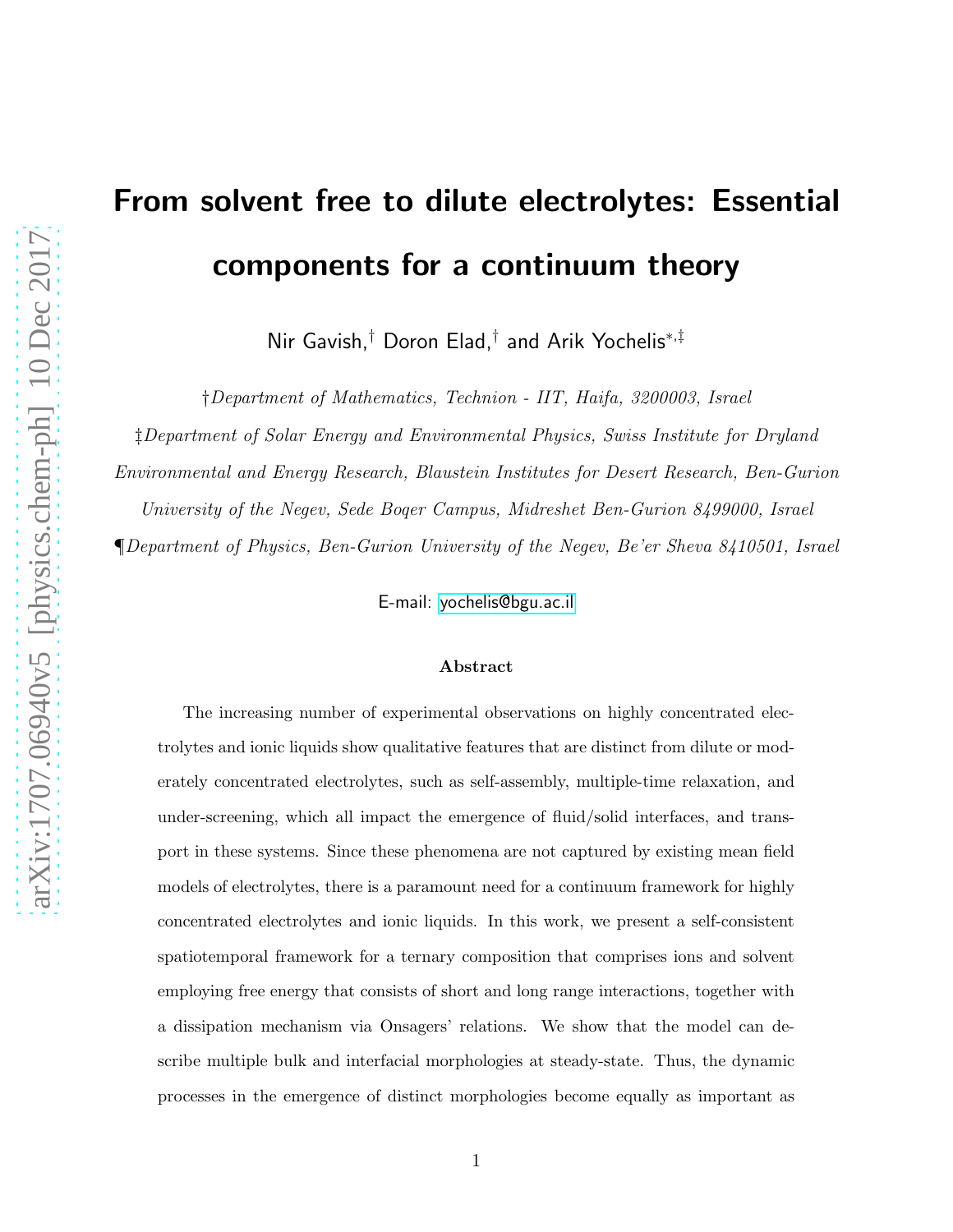the interactions that are specified in the equilibrium-free energy. The model equations not only provide insights to transport mechanisms beyond the Stokes-Einstein-Smoluchowski relations but also enables to qualitative recovery in the full range (three distinct regions) of non-monotonic electrical screening length that has been recently observed in experiments using organic solvent to dilute ionic liquids.

Concentrated electrolytes are being examined for a broad range of applications,  $1-4$  $1-4$  and specifically for energy related devices, examples of which include dye sensitized solar cells, fuel cells, batteries and super-capacitors.<sup>[5](#page-13-2)[–7](#page-13-3)</sup> The optimized design of these devices requires the mechanistic spatiotemporal understanding of ionic arrangement and charge transport in electrolytes. Although the physicochemical aspects of electrolyte solutions have been extensively studied, a series of recent experimental and computational results $8-19$  $8-19$  reflects knowledge gaps even in the context of basic science.<sup>[3](#page-13-5)[,16](#page-14-1)[,20](#page-14-2)[–24](#page-15-0)</sup> A robust spatiotemporal framework is thus required to advance electrochemically-based industrial applications of highlyconcentrated electrolytes, e.g., fuel cells ∼1M (mol/liter) and batteries ∼10M.

Spatiotemporal theoretical formulation for electrolytes goes back to 1890's where meanfield Poisson-Nernst-Planck (PNP) framework was originated.[25](#page-15-1)[,26](#page-15-2) The PNP model describes ions in electrolytes as isolated point charges which obey drift-diffusion transport under an electric potential, and indeed serves a basis for dilute electrolytes.<sup>[27](#page-15-3)</sup> This description is valid for dilute electrolytes (below  $\sim 0.01M$ ), but is oversimplified for concentrated electrolytes where, for example, the finite size of the ions is important.<sup>[28](#page-15-4)[,29](#page-15-5)</sup> Consequently, extensive studies during the past centennial have led to major modifications of the mean-field approach to tackle the asymptotic electrical double layers (EDL) or electrokinetic properties, see repre-sentative reviews<sup>[20](#page-14-2)[,21](#page-15-6)[,24](#page-15-0)[,30](#page-15-7)</sup> and references therein. Among the broad family of modified PNP and Poisson-Boltzmann (PB) models, we highlight for our purposes the steric-PNP (SPNP) approach that has been employed for studying permeability and selectivity in ion channels,  $31$ where ion concentrations exceed 10M. This approach accounts for Lennard-Jones type interactions between the ions, which are similar to the interactions employed in molecular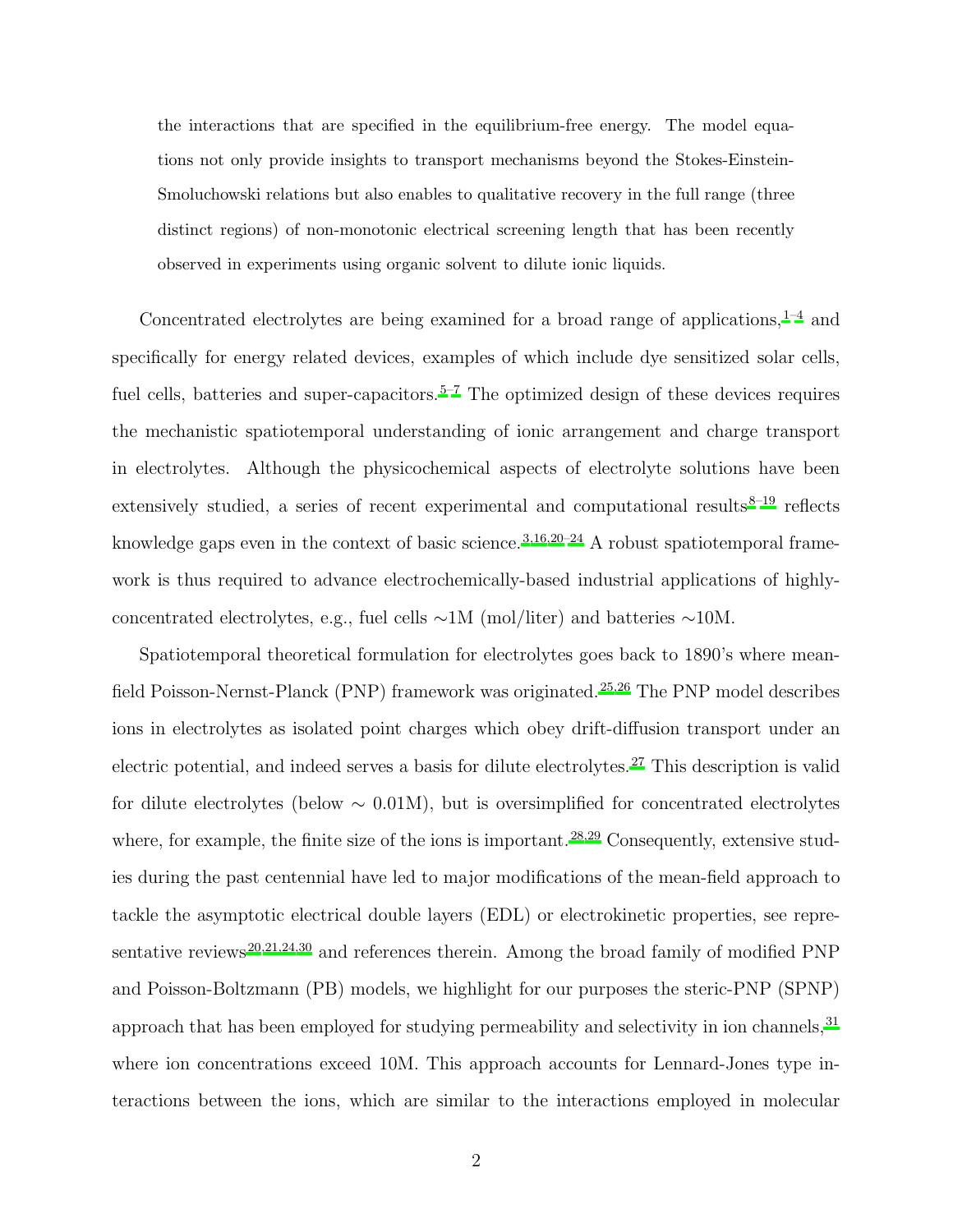dynamic (MD) simulations.

Theoretically (i.e., excluding the ion-pairing question<sup>[22](#page-15-9)</sup>) the upper limit of 'concentrated electrolytes' pertains to molten salts, which about room temperature are also being referred to as ionic liquids  $(IL),$ <sup>[5](#page-13-2)[,6](#page-13-6)</sup> i.e., solvent-free electrolytes. Besides the multiple applications, IL either with or without dilution also pose several physicochemical properties that extend the phenomenology of concentrated electrolytes: (i) multiple timescales,  $^{17,32}$  $^{17,32}$  $^{17,32}$  $^{17,32}$  (ii) self-assembly,  $33-35$  $33-35$  and *(iii)* non-monotonic variation (exhibiting qualitatively three distinct regions) of EDL with concentration,<sup>[15](#page-14-4)[,36](#page-16-3)</sup> a.k.a., the phenomenon of *under-screening*. These phenomenologies emphasize that besides the vast progress in concentrated electrolytes, a unified framework that combines altogether the above mentioned phenomena is still missing. $^{24}$  $^{24}$  $^{24}$ 

Here we present a dynamical and thermodynamically consistent, unified continuum framework for *ternary* media based on SPNP and Onsager's relations. Our goal is to present a theoretical framework by outlining the essential features that are designed to pave the road toward a realistic description for concentrated electrolytes:  $(i)$  explicit densities of electrically positive, negative and neutral subsets (aqueous or organic carriers),  $(ii)$  finite-size (steric) effects, and (iii) selective energy dissipation to reflect mass transport. While we follow the SPNP formulation, the starting point stems from  $IL^{37,38}$  $IL^{37,38}$  $IL^{37,38}$  $IL^{37,38}$  and introduce explicitly the solvent density. The model is qualitatively tested and appear to capture and relate, in broad param-eter regimes, the above mentioned phenomena to effects of polarization<sup>[3](#page-13-5)</sup> and self-assembly<sup>[23](#page-15-10)</sup> to explain the origins of non-monotonic electrical screening length variation.<sup>[15](#page-14-4)[,36](#page-16-3)</sup> In particular, at high concentrations, the system is expected to indeed form different morphologies in both the EDL and bulk region that are strongly dictated by spatiotemporal instabilities that drive the self-assembly process in the bulk, as in models for pure ionic liquids $37,40$  $37,40$  and charged polymer diblock copolymers.<sup>[41](#page-17-0)</sup>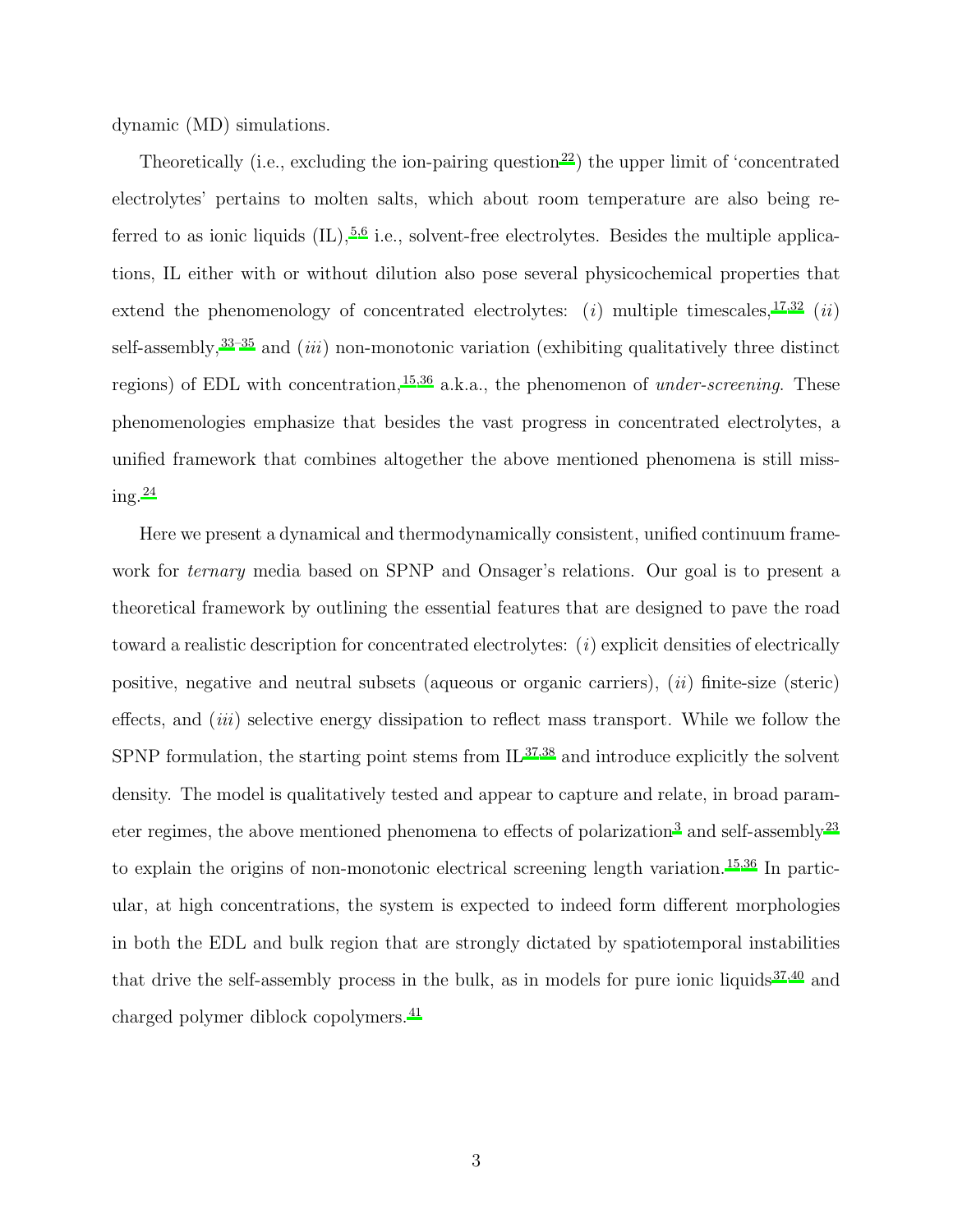#### Model equations for a ternary composition

In general, PNP-type models consider the solvent as an effective background medium. This assumption, however, breaks in the high concentration limit, e.g., in ionic liquids. Respectively, we derive a ternary model by considering first model equations for asymmetric pure IL[38](#page-16-5) and introducing the solvent explicitly. Specifically, we assume a monovalent electrolyte comprising cations  $(p)$ , anions  $(n)$  and solvent  $(s)$ , identified by their the molar concentrations and that maintain uniform densities in terms of partial volume that is occupied by each species:

<span id="page-3-1"></span><span id="page-3-0"></span>
$$
\frac{p}{p_{\text{max}}} + \frac{n}{n_{\text{max}}} + \frac{s}{s_{\text{max}}} = 1,\tag{1}
$$

where  $p_{\text{max}}$ ,  $n_{\text{max}}$  and  $s_{\text{max}}$  being the maximal concentrations (packing densities) of the cations, anions and solvent molecules, respectively. Following Onsagers' framework, cf.<sup>[37](#page-16-4)</sup>, the transport equations are given by

$$
\frac{\partial}{\partial t}\begin{pmatrix} p \\ n \\ s \end{pmatrix} = \nabla \cdot \begin{bmatrix} p_{\text{max}} - p & -p & -p \\ -n & n_{\text{max}} - n & -n \\ -s & -s & s_{\text{max}} - s \end{bmatrix} \begin{pmatrix} p \mathbf{J}^p \\ n \mathbf{J}^n \\ s \mathbf{J}^s \end{pmatrix}.
$$
 (2a)

and the Coulombic interactions obey the standard Poisson's equation

<span id="page-3-2"></span>
$$
\nabla (\epsilon \nabla \phi) = q(n - p), \tag{2b}
$$

where q is the elementary charge and  $\epsilon$  is the dielectric permittivity (assumed here to be constant). The respective fluxes are obtained from variation (functional derivative) of the free energy

$$
\mathbf{J}^p = \frac{\mu_B}{\overline{c}_{\text{max}}}\nabla \frac{\delta \mathcal{F}}{\delta p}, \quad \mathbf{J}^n = \frac{\mu_B}{\overline{c}_{\text{max}}}\nabla \frac{\delta \mathcal{F}}{\delta n}, \quad \mathbf{J}^s = \frac{\mu_B}{\overline{c}_{\text{max}}}\nabla \frac{\delta \mathcal{F}}{\delta s},
$$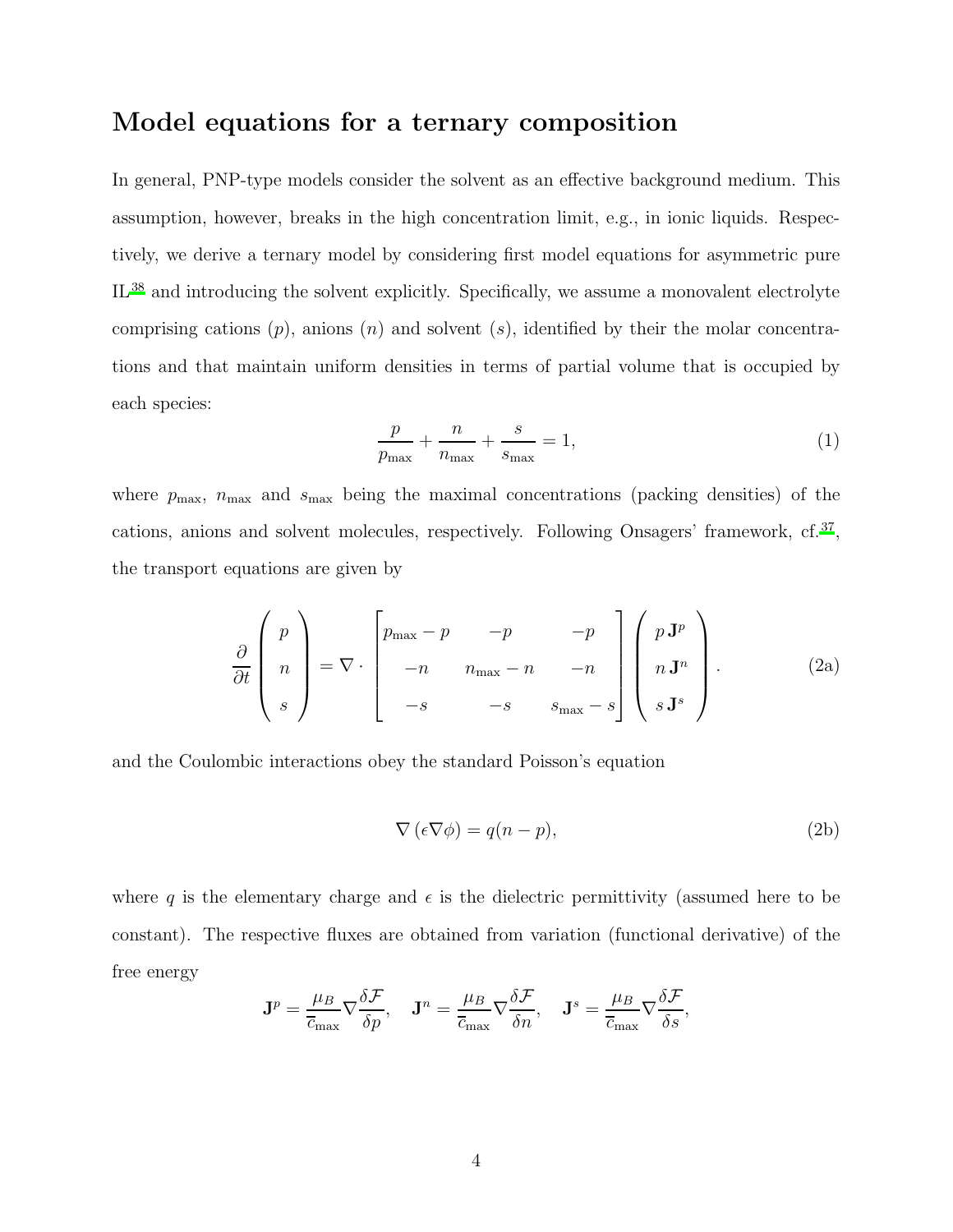where

$$
\mathcal{F} = \int_{\Omega} d\mathbf{x} k_B T \left[ p \ln \frac{p}{\overline{c}} + n \ln \frac{n}{\overline{c}} + s \ln \frac{s}{\overline{s}} \right] + \left[ q(p - n)\phi - \frac{\epsilon}{2} |\nabla \phi|^2 \right]
$$

$$
+ \bar{c}_{\text{max}} \left[ \frac{\beta}{n_{\text{max}} p_{\text{max}}} n p + \mathcal{E}_0 \frac{\kappa^2}{2} \left( \left| \nabla \frac{p}{p_{\text{max}}} \right|^2 + \left| \nabla \frac{n}{n_{\text{max}}} \right|^2 \right) \right],
$$
(3)  
local approximation of Lennard-Jones interactions

 $\Omega$  is the considered physical domain,  $\mu_B$  is the mobility coefficient,  $\beta$  is the interaction parameter (a.k.a. Flory parameter in the context of mixing energy for polymers) for the anion/cation mixture,  $\mathcal{E}_0 \kappa^2$  is the gradient energy coefficient with units of energy for the former and units of length for the latter, and  $\bar{c}$  is the average concentration of ionic species and  $\bar{s}$  is the average concentration of solvent molecules,

$$
\bar{c} := \frac{1}{|\Omega|} \int_{\Omega} p \, \mathrm{d} \mathbf{x} = \frac{1}{|\Omega|} \int_{\Omega} n \, \mathrm{d} \mathbf{x}, \quad \bar{s} := \frac{1}{|\Omega|} \int_{\Omega} s \, \mathrm{d} \mathbf{x}.
$$

Note that global charge neutrality and the equal valence of anion and cations ensure that the average concentration of cations equals the average concentration of anion. This implies, together with the electrolyte incompressibility assumption [\(1\)](#page-3-0), that the maximal average concentration (achieved when  $\bar{s} = 0$ ), equals the harmonic average of  $p_{\text{max}}$  and  $n_{\text{max}}$ 

$$
\frac{1}{\bar{c}_{\max}} = \frac{1}{p_{\max}} + \frac{1}{n_{\max}}.
$$

#### Model interpretation

To uncover the physical properties the key parameters of the model equations [\(2\)](#page-3-1), we rewrite the equations in their dimensionless form (see SI for details) and for simplicity present only the equation for cations while the equation for anions is given in the SI:

<span id="page-4-0"></span>
$$
\frac{\partial p}{\partial t} = \nabla \cdot \left( \mathbf{J}_{\text{PNP}}^p + c \mathbf{J}_1^p + c^2 \mathbf{J}_2^p + c^3 \mathbf{J}_3^p \right),\tag{4}
$$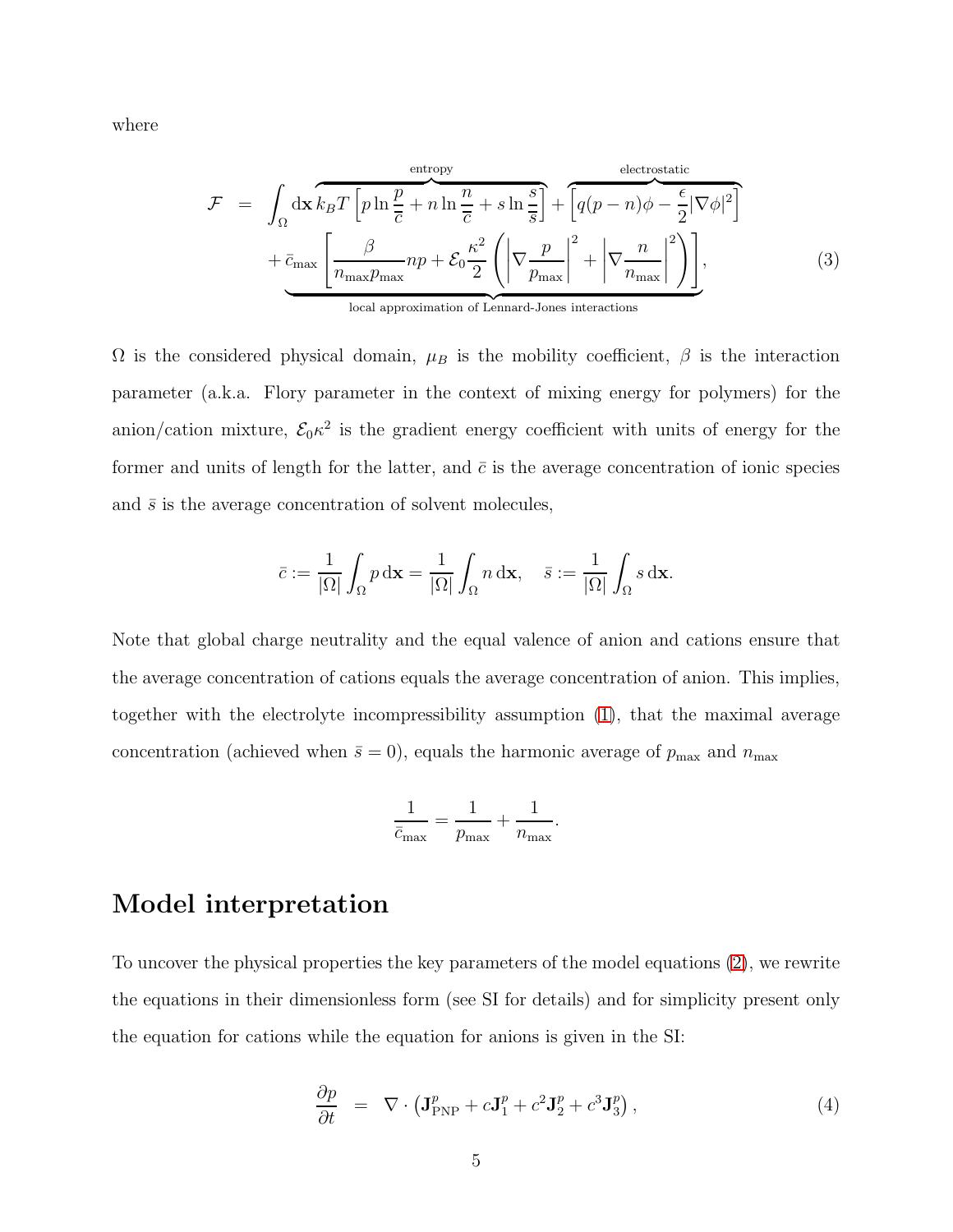where

<span id="page-5-0"></span>
$$
\mathbf{J}_{\text{PNP}}^p = \underbrace{\nabla p + p \nabla \phi}_{\text{drift-diffusion}},\tag{5a}
$$

$$
\mathbf{J}_{1}^{p} = \underbrace{\frac{2\Upsilon}{1+\gamma}p\nabla(p+n)}_{\text{solvent entropy}} - \underbrace{p\mathbf{J}_{PNP}^{p}}_{\text{saturated mobility}} - \underbrace{p\mathbf{J}_{PNP}^{n} + \frac{\chi}{1+\gamma}p\nabla n}_{\text{inter-diffusion}}, \tag{5b}
$$

solvent entropy  $\mathbf{J}_{2}^{p}$  =  $-$ 1  $1+\gamma$  $p\left[\sigma\nabla^3 p + \chi\nabla\left(pn\right)\right]$  $(5c)$ 

$$
\mathbf{J}_3^p = \underbrace{\frac{\sigma}{(1+\gamma)} p \left( p \nabla^3 p + n \nabla^3 n \right)}_{\text{steric effects}}.
$$
 (5d)

The normalized global ion concentration  $0 \leq c \leq 1$  is a key parameter that relates between the ions and the solvent via  $(1 - c) s = 1 - c (p + n)$ . In particular, c is scaled such that  $c = 0$ corresponds to absence of ions (dilute limit), while  $c = 1$  to absence of solvent (ionic liquid), i.e., powers of c describe equal contributions of terms in the equations and do not imply a perturbative expansion. Here,  $\sigma$  is a measure for the ratio between relative strength of short range steric and long range Coloumbic interactions,  $\chi$  is also related to steric interactions rescaled to the ambient temperature,  $\gamma$  is the size ratio between cations and anions, and  $\Upsilon$ is the complementary size asymmetry between the solvent and ions. In particular,  $\Upsilon \sim 1$  for solvent molecules whose size is similar to the size of the ions (e.g., DMF), and  $\Upsilon \gg 1$  for solvent molecules which are much smaller than the ions (e.g., water).

It is instructive to consider the ionic flux term-by-term to reveal the impact of different mechanisms on electrolyte behaviour as concentration is varied. For simplicity of the exposition we do so by choosing  $J^p$  while components of  $J^n$  are given in the SI. At the dilute limit,  $c \ll 1$ , steric effects are perturbative, i.e.,  $\mathbf{J}^p \approx \mathbf{J}_{PNP}^p$ . Therefore, equation [\(4\)](#page-4-0) reduces to the classical PNP theory. Similarly, in the solvent-free limit,  $c \approx 1$ , the model [\(4\)](#page-4-0) reduces to the model for pure ionic liquids<sup>[38](#page-16-5)</sup> that was shown to exhibit multiple timescale dynamics in the context of transient currents<sup>[37](#page-16-4)</sup>. To understand how electrolyte behaviour varies at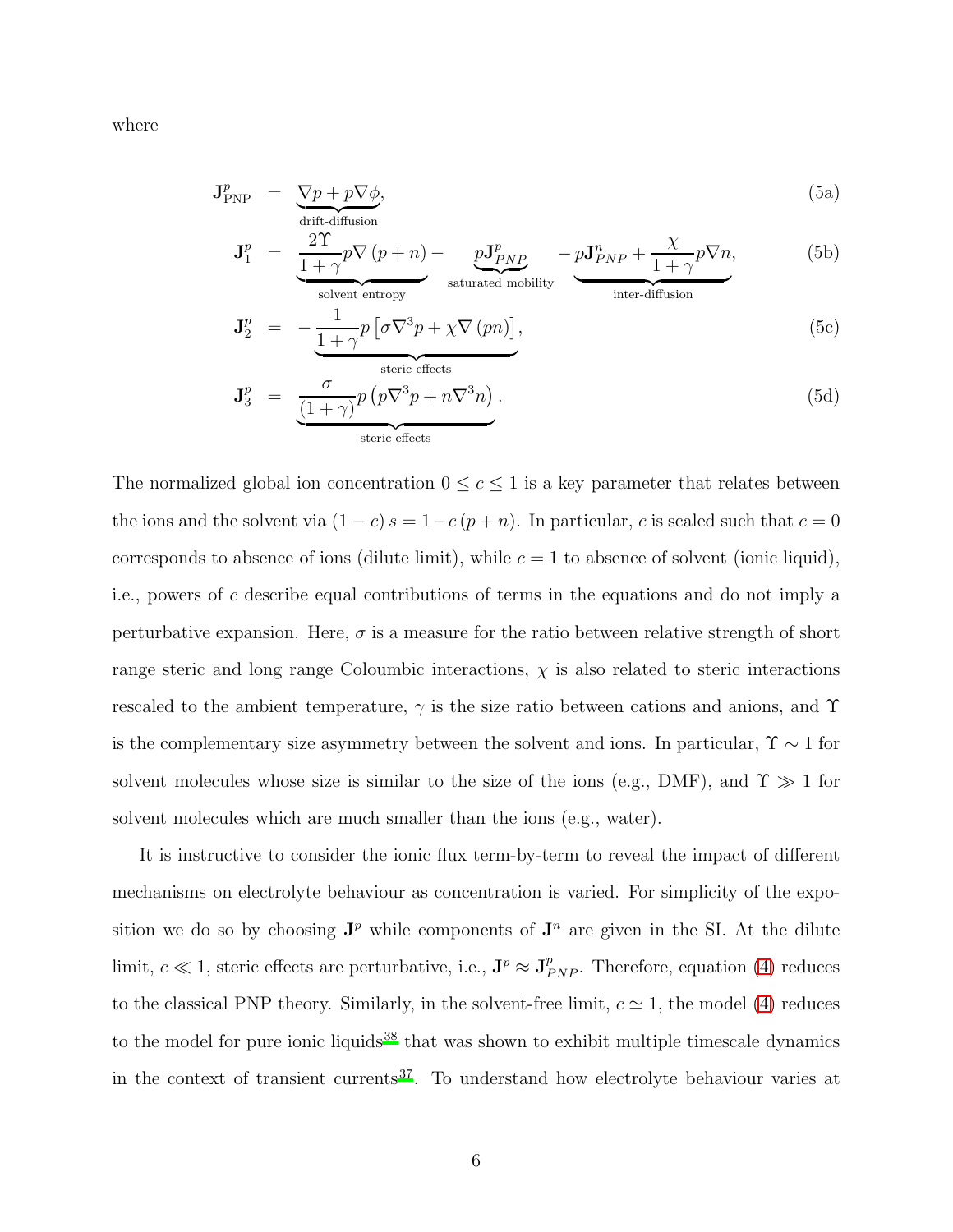intermediate concentrations, let us consider initially, terms of  $J_1^p$  $_1^p$ , that is, c contributions. The first term in  $J_1^p$  $\frac{p}{1}$  is related to *solvent entropy* that reflects the solvent tendency to diffuse to region of high ionic concentration (thus, low solvent concentration). This effect becomes dominant when  $\Upsilon \gg 1$ , i.e., when solvent molecules are significantly smaller than the ions, since entropy per volume of many small particles is larger than the entropy of fewer larger particles. The second term corresponds to saturated mobility, which gradually diminishes the transport of cations to cation-rich regions. This term prevents the formation of regions with a local concentration of constitutes beyond their packing density. The final two terms correspond to *inter-diffusion* (a.k.a. mutual- or cross-diffusion) where species movement results in opposite directions of the electrochemical potential of anions and cations, respectively. Here, the motion reflects the increase/decrease in the local anion or cation concentrations which is partially balanced by decrease/increase of the total charge concentration, as well as a change in solvent concentration. Significantly, these mechanisms are not introduced 'by-hand' to the model, they are results of the explicit inclusion of solvent and to a lesser extend the assumption of electrolyte incompressibility. Indeed, while Nernst-Planck dynamics arises from a random walk of isolated ions in an effective medium leading to Stokes-Einstein-Smoluchowski relations, the inclusion of solvent implies that species are not isolated. Thus, the movement of a cation, for example, involves pushing aside solvent molecules and possibly anions in his path and the movement of solvent to the void left behind him.

At higher orders, the combined effect of all terms can be appreciated in one space dimension, by neglecting the boundary conditions and considering the case  $\gamma = \Upsilon = 1$ . In this case, substituting [\(2b\)](#page-3-2) into [\(5b\)](#page-5-0), the flux takes the form of high order corrections for the drift  $J_1^p = p\nabla^3 \phi$ , and thus,  $\nabla \cdot J_1^p$  gives rise to a fourth order derivative of the electric potential that addresses short range correlations<sup> $42-45$  $42-45$ </sup> (we note that originally the high order operator was introduced phenomenologically through a displacement field in [\(2b\)](#page-3-2)). In the next section, we show that, under appropriate conditions, these short-range interactions give rise to self-assembled nano-patterns near charged interfaces and/or in the bulk.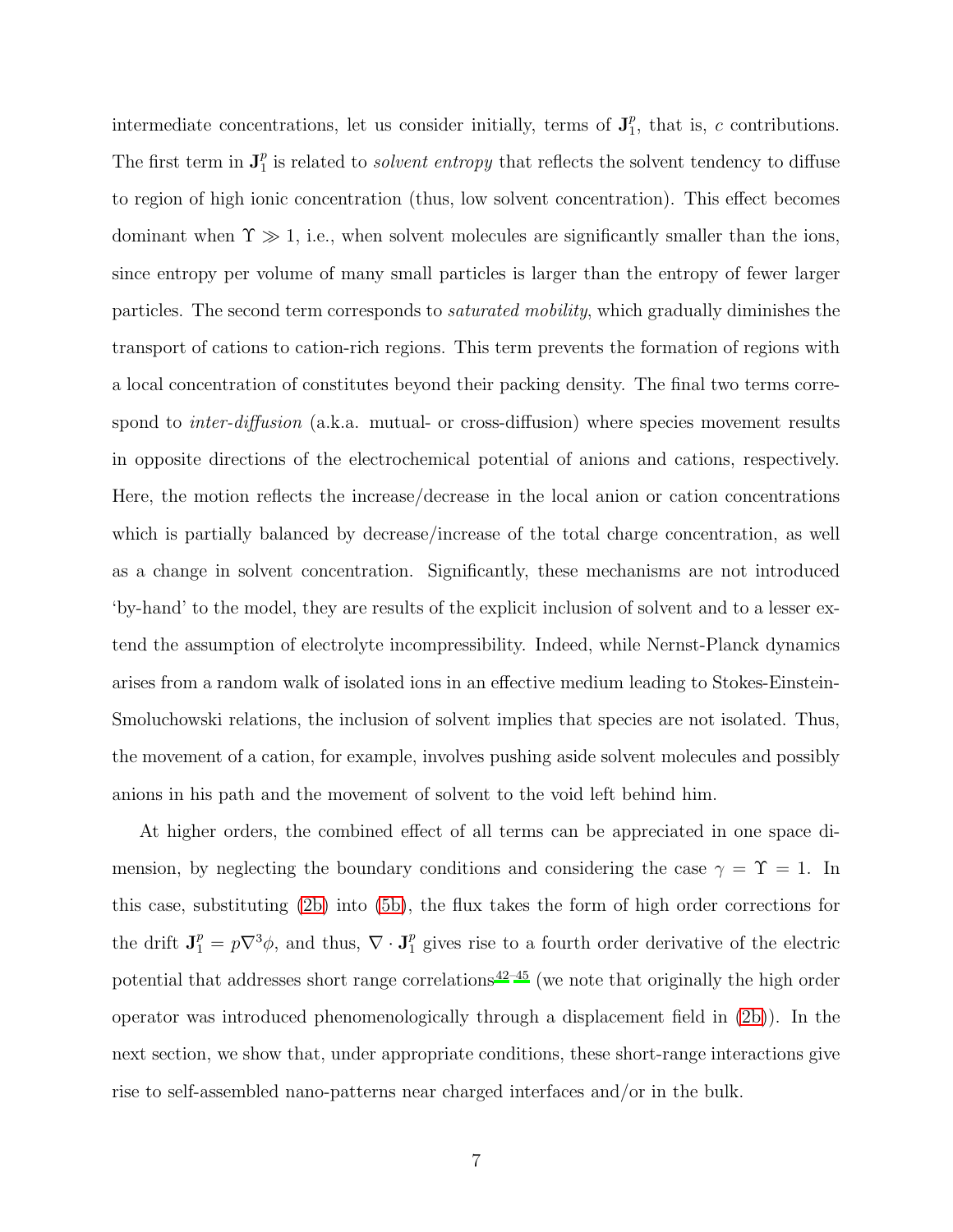<span id="page-7-0"></span>

Figure 1: Parameter space spanned by concentration (c) and ion size asymmetry  $(\gamma)$ , showing the transitions from monotonic EDL as described by the PNP or Poisson-Boltzmann model (dark/blue shaded region), region of oscillatory EDL giving rise to under-screening (light/red shaded region), and region of self-assembled bulk. Parameters:  $\Upsilon = 4$ ,  $\sigma = 10$ ,  $\chi = 30$ .

#### Analysis: Non-monotonic screening length

The broad family of generalized PNP models describes electrolyte solutions with a spa-tially uniform bulk.<sup>[20](#page-14-2)[,30](#page-15-7)[,46](#page-17-3)</sup> Eqs. [4](#page-4-0) gives rise to a richer picture of bulk and interfacial behavior, that is consistent with the picture arising in recent experimental and numerical studies.[21](#page-15-6)[,23](#page-15-10)[,33](#page-16-1)[,35](#page-16-2)[,47](#page-17-4)[–49](#page-17-5) Indeed, using spatial linearization methods, see SI for details, we map the qualitatively distinct bulk and interfacial behaviors, and the corresponding regions in the parameter space spanned by ion size asymmetry  $\gamma$  and normalized concentration c, see Figure [1.](#page-7-0) The results have been obtained in one space dimension ( $\nabla \to \partial_x$ ) and with no-flux boundary conditions (inert electrodes) for ions and Dirichlet for the potential (constant applied voltage):  $J^p(x = \pm L/2) = 0$ ,  $\phi(x = \pm L/2) = \pm V/2$ , where L is the physical domain size and  $V$  is the applied voltage.

Region A, describes the emergent self-assembly of bulk nano-structure, i.e., a spatially oscillatory profile throughout the whole domain, see top inset in Figure [1.](#page-7-0) Here, the region is obtained from the onset of the finite wavenumber instability,  $38$  see SI for details. This region is characterized by highly concentrated electrolyte with weak ion size asymmetries (typical size rations of roughly 1:2 or 1:3). Indeed, the first observation for self-assembly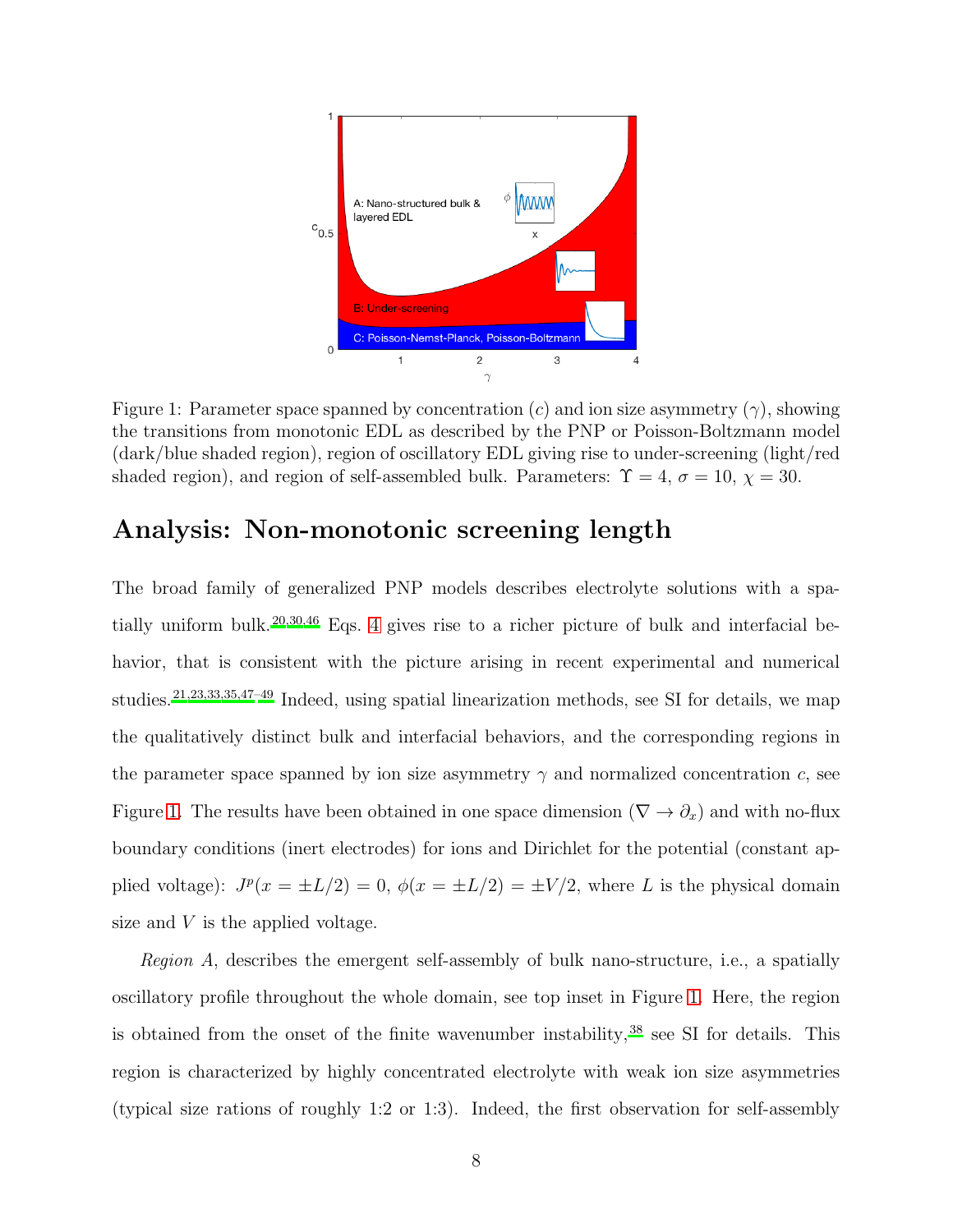was for protic IL with short alkyl groups,<sup>[33](#page-16-1)</sup> although the phenomenon of self-assembly has a much broader context.<sup>[23](#page-15-10)</sup>

Region C, corresponds to a homogeneous bulk with a monotone electrical diffuse layer (EDL) structure, as shown in the bottom inset of Figure [1.](#page-7-0) This region is characterized by low enough concentrations so that steric effects are perturbative, and the model reduces to the PNP theory of dilute electrolytes (or Poisson-Boltzmann (PB) theory if steady states are of interest). The latter also demonstrates that sufficiently diluted IL, either by solvent<sup>[47](#page-17-4)</sup> or possibly by formation of ion-pairs,[19](#page-14-0)[,50](#page-17-6) can behave as dilute electrolytes.

The intermediate Region B, describes a homogeneous bulk with an oscillatory potential and charge density profiles near a charged interface (a.k.a, a spatially oscillatory EDL), as shown in the middle inset. The onset of this region is computed using spatial dynamics methods,[51](#page-18-0)[,52](#page-18-1) as detailed in the SI. Notably, these decaying oscillations have also been referred to as *over-screening*.<sup>[44](#page-17-7)[,53](#page-18-2)</sup>

The three regions in Fig. [1,](#page-7-0) imply that, as an ionic liquid or concentrated electrolyte solution with relatively weak ion-size asymmetry ( $\gamma \approx 1$ ), is diluted, it exhibits a transition from nano-structured bulk and layered EDL at high ionic concentration (i.e., at region A) to layered EDL with homogeneous bulk (region B) and finally at low concentrations to a monotonic EDL structure. The insets A-C in Figure [2](#page-10-0) present steady-state solutions of [\(4\)](#page-4-0) with parameters corresponding to the ionic liquid,  $[C_4C_1P\text{yrr}][NTf_2]$ , diluted with propylene carbonate  $(C_4H_6O_3)$ . Indeed, a transition from layered to monotonic EDL has been observed using high-energy x-ray reflectivity<sup>[47](#page-17-4)</sup> and in situ AFM<sup>[48](#page-17-8)</sup> within the range of parameters considered here. The molecular origin for the transition from monotonic to spatially oscillatory EDL, a.k.a. Kirkwood line, have been outlined using hypernetted chain<sup>[9](#page-13-7)</sup> and mean spherical<sup>[54](#page-18-3)</sup> approximations already in the early 1990s. However, as has been outlined by Smith *et al.*<sup>[15](#page-14-4)</sup> and also demonstrated in Fig. [2,](#page-10-0) there are significant differences in comparison with empirical measurements. Moreover, the transition from region B to region A appears to be unexplored by available mean-field models. In what follows, we show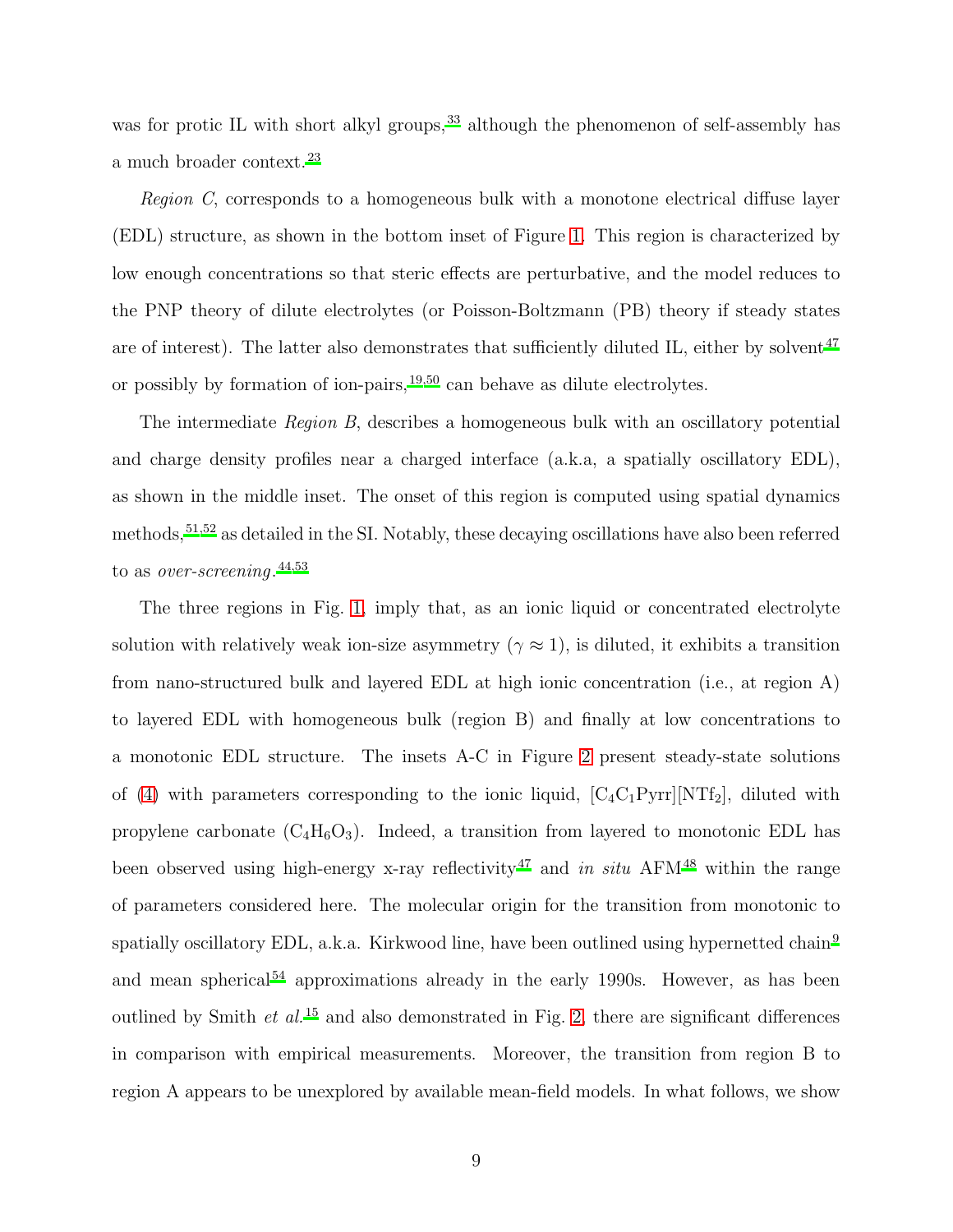that this transition is associated with an unexpected decrease in the screening length with increasing concentration,<sup>[15](#page-14-4)[,36](#page-16-3)</sup> see region  $\sqrt{\bar{c}} \gtrsim 1.6\sqrt{M}$  in Fig. [2.](#page-10-0)

To examine the transition from region C to B, we use the size symmetric  $\gamma = 1$  case to derive analytic relations, which otherwise are obtained numerically, as shown in the SI. Above the monotonic to spatially oscillatory decay onset, the spatial decay is no longer being described by the PB approach and instead the screening length is better related to the envelope of the decaying oscillations.<sup>[9](#page-13-7)</sup> In other words, the screening length is related to the spatial scale at which the bulk electroneutrality is violated<sup>[51](#page-18-0)[,52](#page-18-1)</sup> (tail of oscillation amplitudes) rather than to the electrolyte behavior in the vicinity of the solid surface. Indeed, in Fig. [2A](#page-10-0), we observe that the envelope of the oscillatory tail (dashed curve) well describes the screening length, but does not describe the electrolyte behavior near the boundary, i.e., in the first two left spatial oscillations near  $x = 0$ .

Following the re-definition of the screening length with the scale at which electroneutrality is departed, the formal computation involves linearization in space about a uniform bulk  $p \equiv$  $p_0(c)$  and  $n \equiv n_0(c)$  corresponding to the normalized concentration c,

$$
p = p_0 + \delta_p e^{\mu x}, \quad n = n_0 + \delta_n e^{\mu x}, \quad \phi = \delta_\phi e^{\mu x},
$$

where,  $|\delta_p|, |\delta_n|, |\delta_\phi| \ll 1$  are the respective eigenvector components at the onset. In this case, the screening length is the reciprocal of the real part of the spatial eigenvalues,  $\lambda_S \sim \text{Re}(1/\mu)$ , that are associated with the eigenvalue problem, see SI for details. Particularly, in the sizesymmetric case  $(\gamma = \Upsilon = 1)$  explicit expressions of these eigenvalues can be derived, where out of the several eigenvalues, the relevant ones are given by

<span id="page-9-0"></span>
$$
\mu_{\pm}^{2} = \frac{\chi c - 4}{2c^{2}\sigma} \left[ 1 \pm \sqrt{1 - 16\sigma c^{2}/\left(4 - \chi c\right)^{2}} \right].
$$
 (6)

Figure [2](#page-10-0) presents the computed screening length as a function of concentration for parameters corresponding to a specific ionic liquid,  $[C_4C_1P\text{yrr}][NTf_2]$ , diluted with propylene carbonate.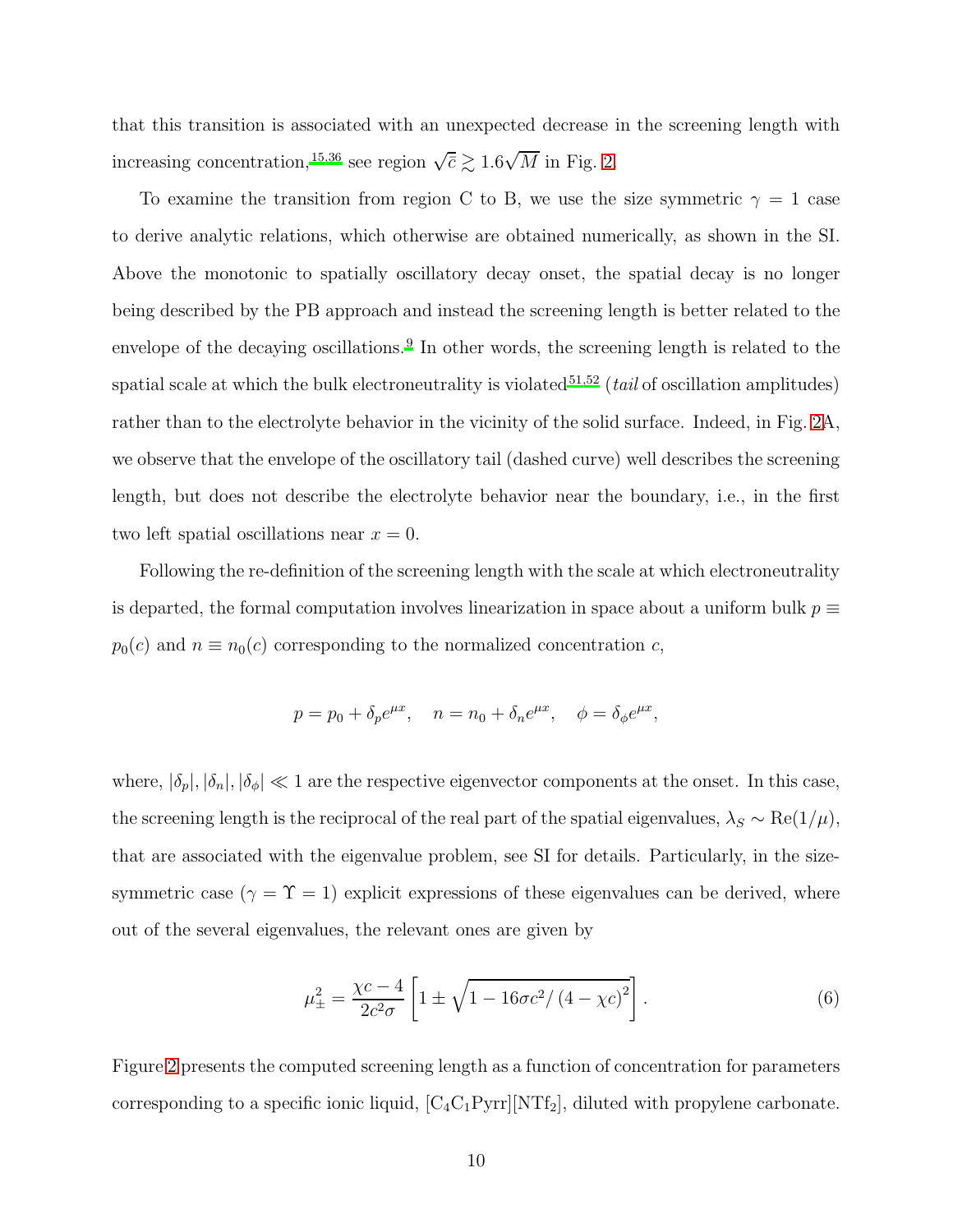<span id="page-10-0"></span>

Figure 2: Screening-length as a function of concentration  $\bar{c}$  for ionic liquid,  $[C_4C_1Pyrr][NTf_2]$ , diluted with propylene carbonate  $(C_4H_6O_3)$ ; the concentration is scaled according to dependence of Debye length. Experimental data from  $15$  ( $\bullet$ ) is superimposed with computed screening length (solid curve) for dimensional parameters that correspond to this ionic liquid, see SI for details. For comparison, we also plotted the monotonically decaying Debye-Hückel approximation,  $\lambda_D$  (dotted red curve), the hypernetted chain correction<sup>[9](#page-13-7)</sup> ( $\times$ ), and the curve  $2/3\bar{c}^{3/2}$  (dashed curve) to allow comparison with the recently presented scaling argument.<sup>[55](#page-18-4)</sup> The insets A-C present spatial profiles of the electric potential  $\phi$  at different concentrations (solid curve), see  $(\blacksquare)$ , and the exponential envelop (dashed curve) that is computed by the real part of the spatial eigenvalues [\(6\)](#page-9-0), which is being used as a measure for the screening length. Dimensionless parameters:  $\gamma = 1$ ,  $\Upsilon = 1$ ,  $\chi = 28$ ,  $\sigma = 35$ ,  $V = 1$ and  $L = 200$ .

In accordance with experimental observations, at low concentrations where the EDL structure monotonically decreases, the screening length identifies with the Debye length. As electrolyte concentration is increased above the Kirkwood point,  $c_c = 4(\chi - 4\sqrt{\sigma})/(\chi^2 - 16\sigma) \simeq$ 0.077, the envelope tail length increases and exceeds the Debye length. Respectively, in dimensional units the transition is at 0.48  $\sqrt{M}$ , which corresponds to the minimum in the IL screening length (Fig. [2\)](#page-10-0). Accordingly, increase in the concentration leads to the phe-nomenon of under-screening.<sup>[15](#page-14-4)[,36](#page-16-3)</sup> As introduced by Lee *et al.*,<sup>[55](#page-18-4)</sup> in a regime of concentration beyond the Kirkwood point, we observe that the screening length roughly scales as  $c^{3/2}$  with respect to the Debye screening length.

While the transition from regions C and B can be formulated using near equilibrium methods, it is not true for the transition from region B to A. Here, the significance of spa-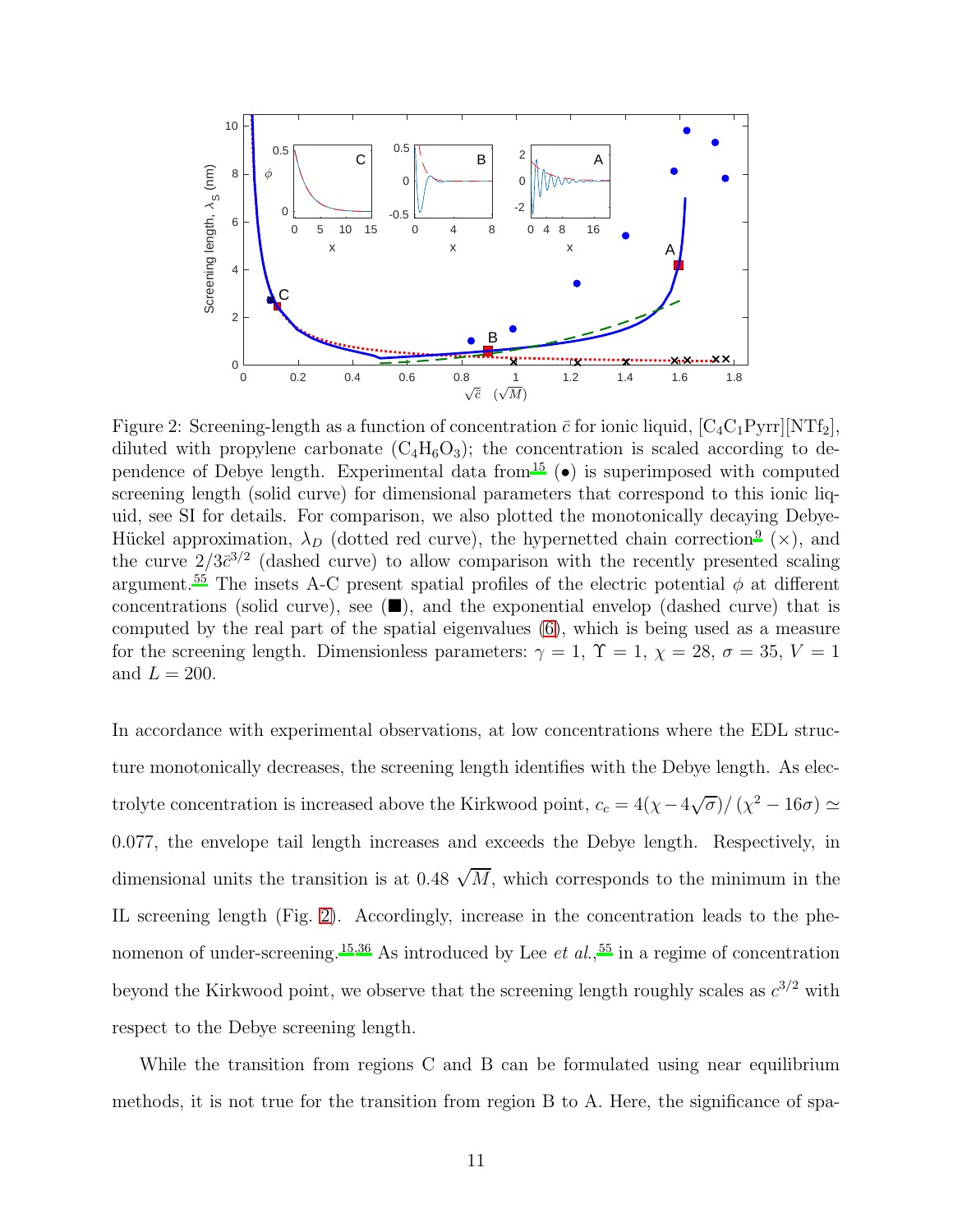tiotemporal approach [\(2\)](#page-3-1) in the context of screening length structure becomes fundamental as the temporal bulk instability is approached, i.e., region A. At the instability onset, the real part of the relevant eigenvalues  $\text{Re}(\mu_{\pm}) \rightarrow 0$ , and hence the screening length in a pure 1D system should extend to infinity,  $\lambda_s \to \infty$ . This onset is in fact an analogue of the (temporal) finite wavenumber instability bifurcation point, as discussed in more detailed by Gavish et  $al.^{37,41}$  $al.^{37,41}$  $al.^{37,41}$  $al.^{37,41}$  However, in reality the system is even beyond the 1D representation, so that secondary time-dependent zigzag instabilities<sup>[56](#page-18-5)</sup> of the bulk self-assembly become dominant in an appropriate parameter regime<sup>[37](#page-16-4)[,41](#page-17-0)</sup>. In this case, spatial oscillations of screening length are destroyed and the screening length shows a decreasing feature, cf.[40](#page-16-6) Indeed, the second decay in screening length have been reported at high concentrations, see cf.<sup>[15](#page-14-4)[,36](#page-16-3)</sup> and Figure [2.](#page-10-0) The phenomenological origin of this behavior requires thus, a spatiotemporal framework as opposed to methods which focus on equilibrium behavior in regions B and C.[24](#page-15-0)[,30](#page-15-7)[,57](#page-18-6)[,58](#page-18-7)

Consequently, as summarized in Fig. [2,](#page-10-0) the above results qualitatively capture the experimental observation of all three regions of the non-monotonic screening length dependence on concentration, as well as quantitatively agree with the PB theory.[15](#page-14-4) We have also tested consistency of our results with parameters that correspond to aqueous NaCl, and obtained again a good qualitative comparison, as shown in Fig. 1 in the SI.

## **Conclusions**

In this work, we have introduced a spatiotemporal thermodynamically consistent continuum mean-field framework for electrolytes that ranges from solvent free to dilute concentrations with explicit treatment of the solvent medium and finite size (steric) effects of both ion and solvent components. These two components introduce, by consistency, an additional transport mechanism of inter-diffusion and bulk nano-structuring by self-assembly. We conjecture that these are the essential features that any mean-field for electrolytes should comprise to provide a comprehensive description at a wide range of concentrations that approach a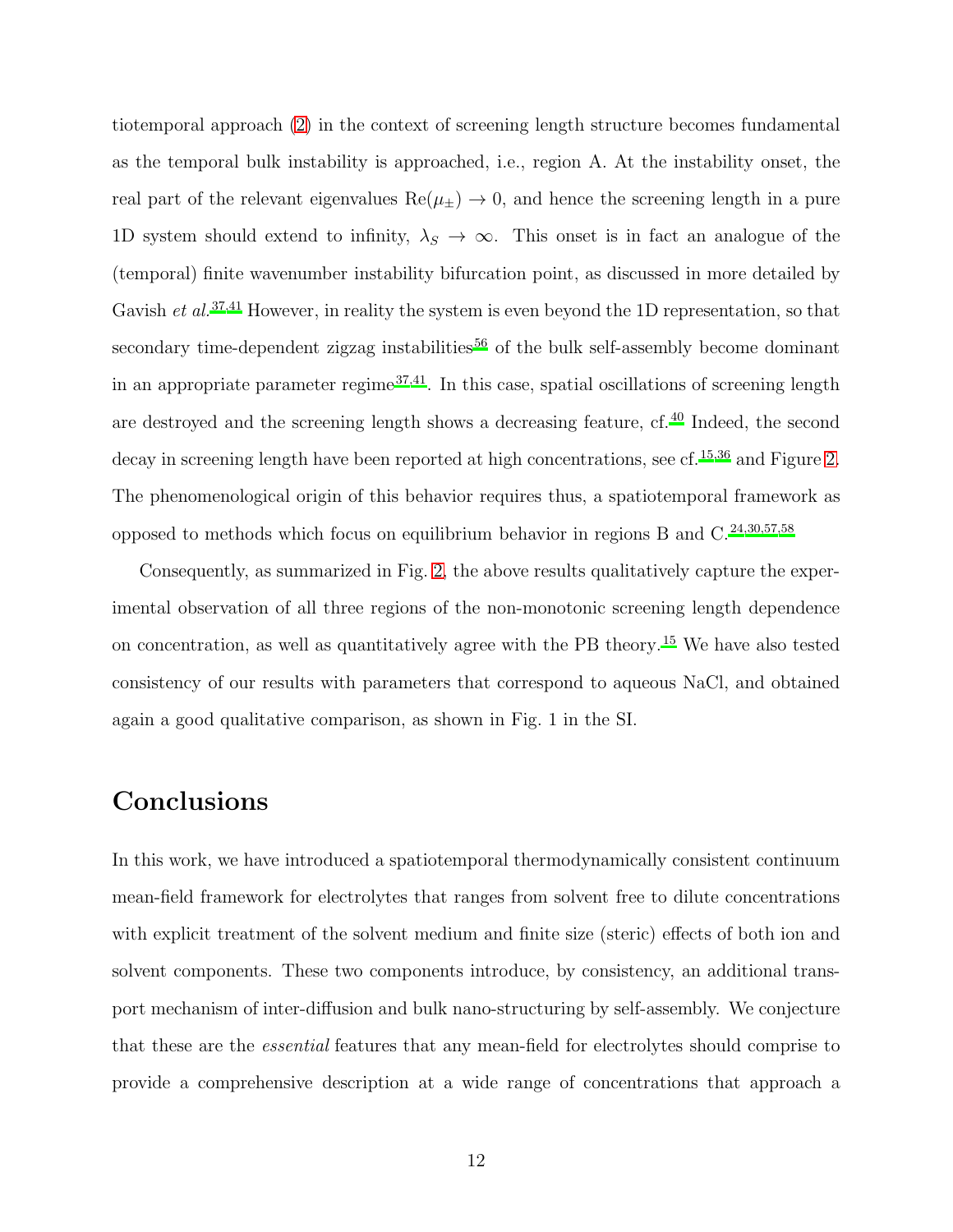solvent-free case. However, in specific cases other approaches can be also efficient, for example, steric effects could be also introduced by using different approaches: a (repulsive) Yukawa potential, the hard sphere potential in Rosenfelds density functional theory of flu-ids,<sup>[30](#page-15-7)</sup> and asymptotic PB-type models.<sup>[19](#page-14-0)[,30](#page-15-7)[,45](#page-17-2)[,49](#page-17-5)[,59](#page-18-8)[,60](#page-19-0)</sup> To emphasize that, we chose to focus on the screening length behavior at a full range of concentrations, which is beyond the available theories as it captures the effect of secondary transverse instabilities that explain the experimentally observed second decay at high concentrations.[15](#page-14-4)[,36](#page-16-3) Notably, the advantage of spatiotemporal framework is in cases where understanding of temporal and/or morphological bulk effects is required, such as self-assembly. A detailed analysis of secondary instabilities is beyond the scope of this letter and will be presented elsewhere.

The advantage of the developed framework is not only consistency with different previ-ous mean-field approaches<sup>[9](#page-13-7)[,28](#page-15-4)[,31](#page-15-8)[,37](#page-16-4)[,39](#page-16-7)[,40](#page-16-6)[,58](#page-18-7)[,61](#page-19-1)</sup> but it can be readily be extended to account for additional effects, e.g., ion-solvent interactions, ion-pairing,  $19,22,62-64$  $19,22,62-64$  $19,22,62-64$  $19,22,62-64$  or other electrostatic corrections.[65](#page-19-4) These extensions should be advanced toward quantitative comparisons with experimental observations, beyond the qualitative trends depicted in see Fig. [2.](#page-10-0) Consequently, we expect that current spatiotemporal framework will stimulate experiments that combine temporal methods with structural analysis,  $66$  for example, transport properties such as multiple timescale relaxations<sup>[37](#page-16-4)</sup> that have been already shown for pure ionic liquids due to inter-diffusion and saturated mobility<sup>[37](#page-16-4)</sup>, have not been addressed here in detail, as systematic (for comparison purposes) experimental data is limited at large.<sup>[17](#page-14-3)[,32](#page-16-0)</sup>

#### Acknowledgement

This research was done in the framework of the Grand Technion Energy Program (GTEP) and of the BGU Energy Initiative Program, and supported by the Adelis Foundation for renewable energy research. N.G. acknowledges the support from the Technion VPR fund and from EU Marie–Curie CIG Grant 2018620.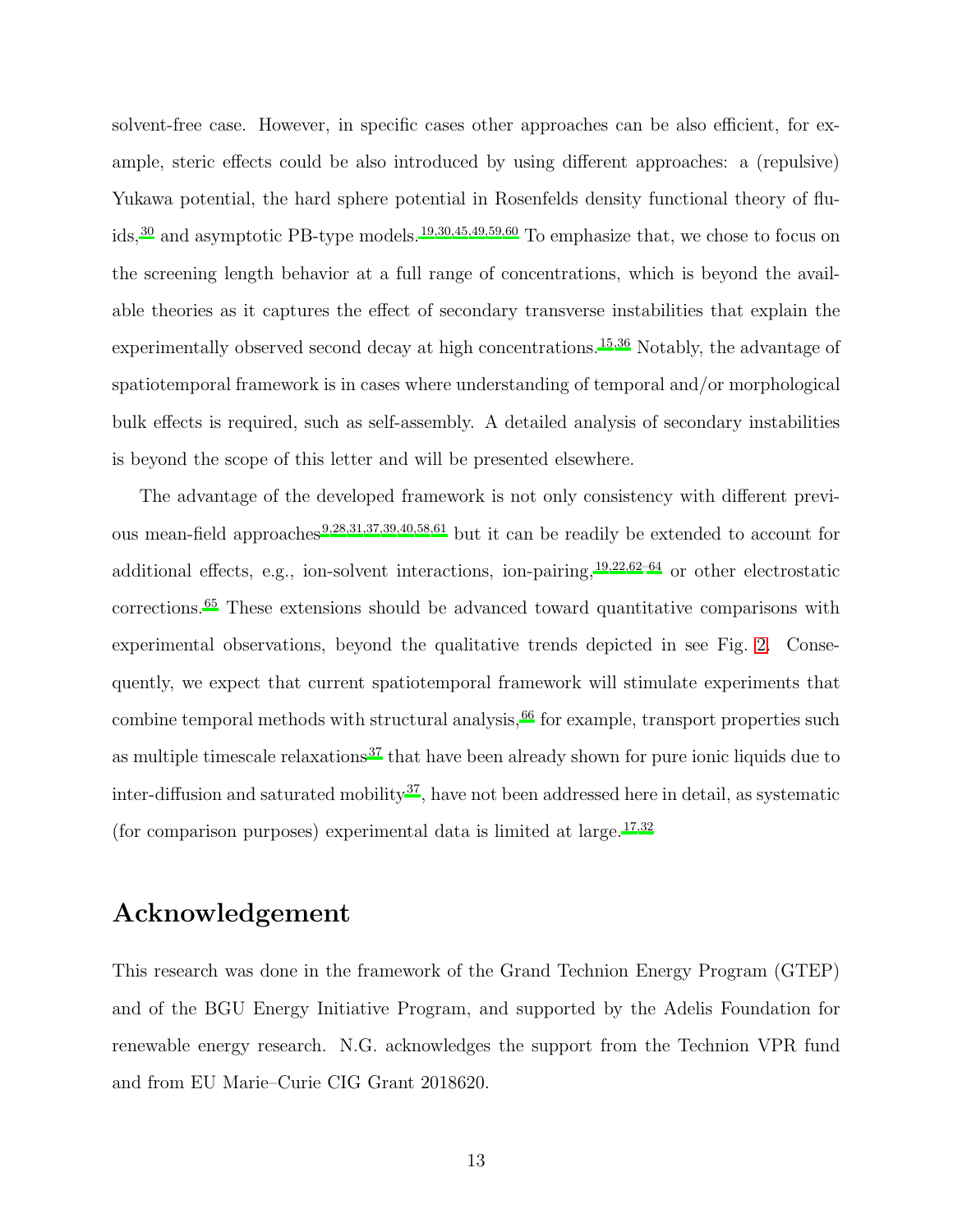### References

- <span id="page-13-0"></span>(1) Niedermeyer, H.; Hallett, J.; Villar-Garcia, I.; Hunt, P.; Welton, T. Mixtures of ionic liquids. Chemical Society Reviews 2012, 41, 7780–7802.
- (2) Perkin, S. Ionic liquids in confined geometries. Physical Chemistry Chemical Physics 2012, 14, 5052–5062.
- <span id="page-13-5"></span>(3) Fedorov, M. V.; Kornyshev, A. A. Ionic Liquids at Electrified Interfaces. Chemical Reviews 2014, 114, 2978–3036.
- <span id="page-13-1"></span>(4) Zhang, S.; Zhang, J.; Zhang, Y.; Deng, Y. Nanoconfined Ionic Liquids. Chemical Reviews 2016, 117, 6755–6833.
- <span id="page-13-2"></span>(5) Armand, M.; Endres, F.; MacFarlane, D.; Ohno, H.; Scrosati, B. Ionic-liquid materials for the electrochemical challenges of the future. Nature Materials 2009, 8, 621–629.
- <span id="page-13-6"></span>(6) Wishart, J. Energy applications of ionic liquids. Energy and Environmental Science 2009, 2, 956–961.
- <span id="page-13-3"></span>(7) Salanne, M. Ionic Liquids for Supercapacitor Applications. Topics in Current Chemistry 2017, 3, 1–25.
- <span id="page-13-4"></span>(8) Israelachvili, J. N.; Adams, G. E. Measurement of forces between two mica surfaces in aqueous electrolyte solutions in the range 0–100 nm. Journal of the Chemical Society, Faraday Transactions 1: Physical Chemistry in Condensed Phases 1978, 74, 975–1001.
- <span id="page-13-7"></span>(9) Attard, P. Asymptotic analysis of primitive model electrolytes and the electrical double layer. Physical Review E 1993, 48, 3604.
- (10) Leote de Carvalho, R.; Evans, R. The decay of correlations in ionic fluids. Molecular Physics 1994, 83, 619–654.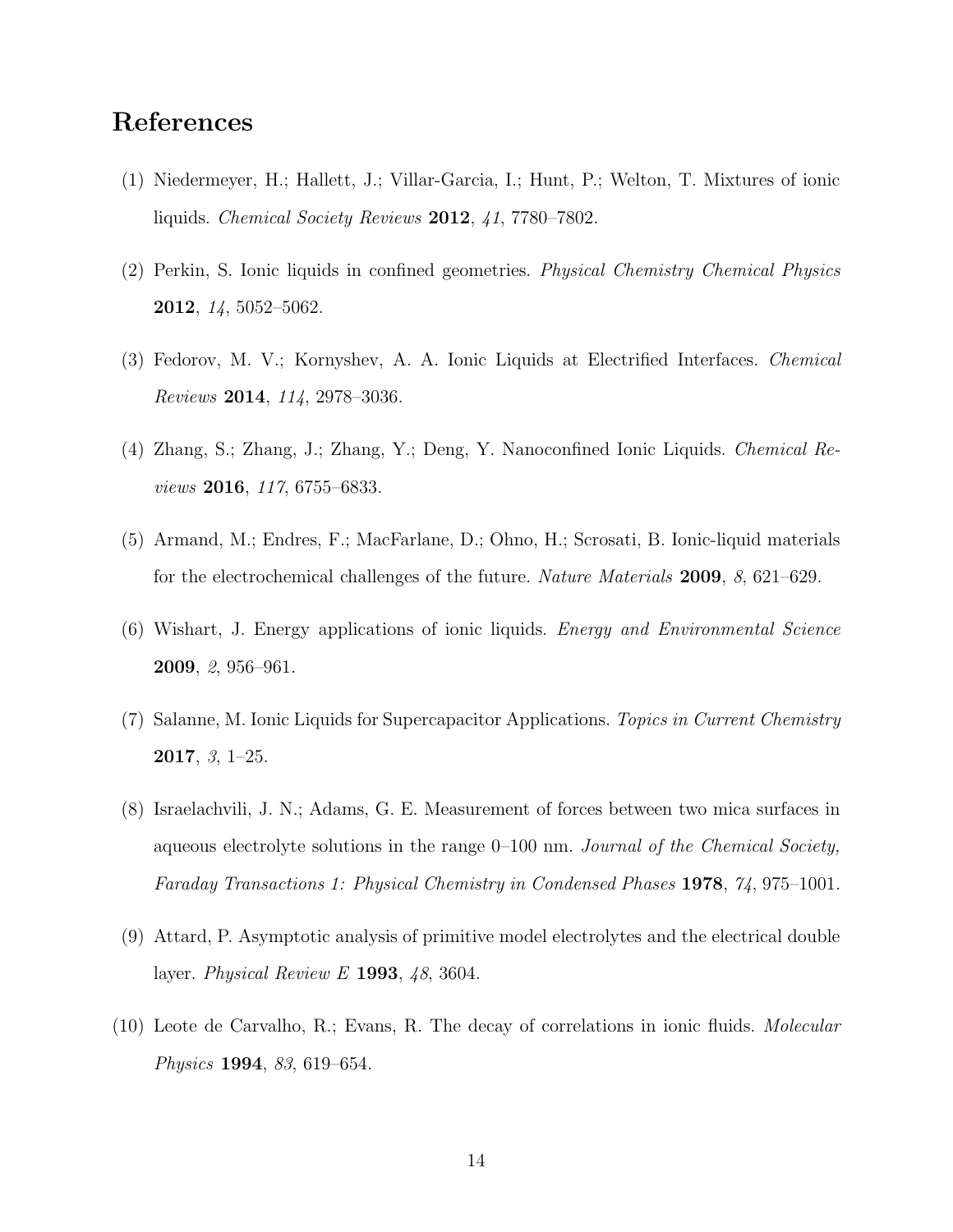- (11) Biesheuvel, P.; Van Soestbergen, M. Counterion volume effects in mixed electrical double layers. Journal of Colloid and Interface Science 2007, 316, 490–499.
- (12) Mansoori, G.; Carnahan, N. F.; Starling, K.; Leland Jr, T. Equilibrium thermodynamic properties of the mixture of hard spheres. The Journal of Chemical Physics 1971, 54, 1523–1525.
- (13) Kirchner, B.; Malberg, F.; Firaha, D. S.; Hollóczki, O. Ion pairing in ionic liquids. Journal of Physics: Condensed Matter 2015, 27, 463002.
- (14) Lee, A. A.; Kondrat, S.; Vella, D.; Goriely, A. Dynamics of ion transport in ionic liquids. Physical Review Letters 2015, 115, 106101.
- <span id="page-14-4"></span>(15) Smith, A. M.; Lee, A. A.; Perkin, S. The electrostatic screening length in concentrated electrolytes increases with concentration. Journal of Physical Chemistry Letters 2016, 7, 2157–2163.
- <span id="page-14-1"></span>(16) Yochelis, A.; Singh, M.; Visoly-Fisher, I. Coupling Bulk and Near-Electrode Interfacial Nanostructuring in Ionic Liquids. Chemistry of Materials 2015, 27, 4169–4179.
- <span id="page-14-3"></span>(17) Makino, S.; Kitazumi, Y.; Nishi, N.; Kakiuchi, T. Charging current probing of the slow relaxation of the ionic liquid double layer at the Pt electrode. *Electrochemistry* Communications 2011, 13, 1365–1368.
- (18) Limmer, D. T. Interfacial ordering and accompanying divergent capacitance at ionic liquid-metal interfaces. Physical Review Letters 2015, 115, 256102.
- <span id="page-14-0"></span>(19) Adar, R. M.; Markovich, T.; Andelman, D. Bjerrum pairs in ionic solutions: A Poisson-Boltzmann approach. The Journal of Chemical Physics 2017, 146, 194904.
- <span id="page-14-2"></span>(20) Bazant, M. Z.; Kilic, M. S.; Storey, B. D.; Ajdari, A. Towards an understanding of induced-charge electrokinetics at large applied voltages in concentrated solutions. Advances in Colloid and Interface Science 2009, 152, 48–88.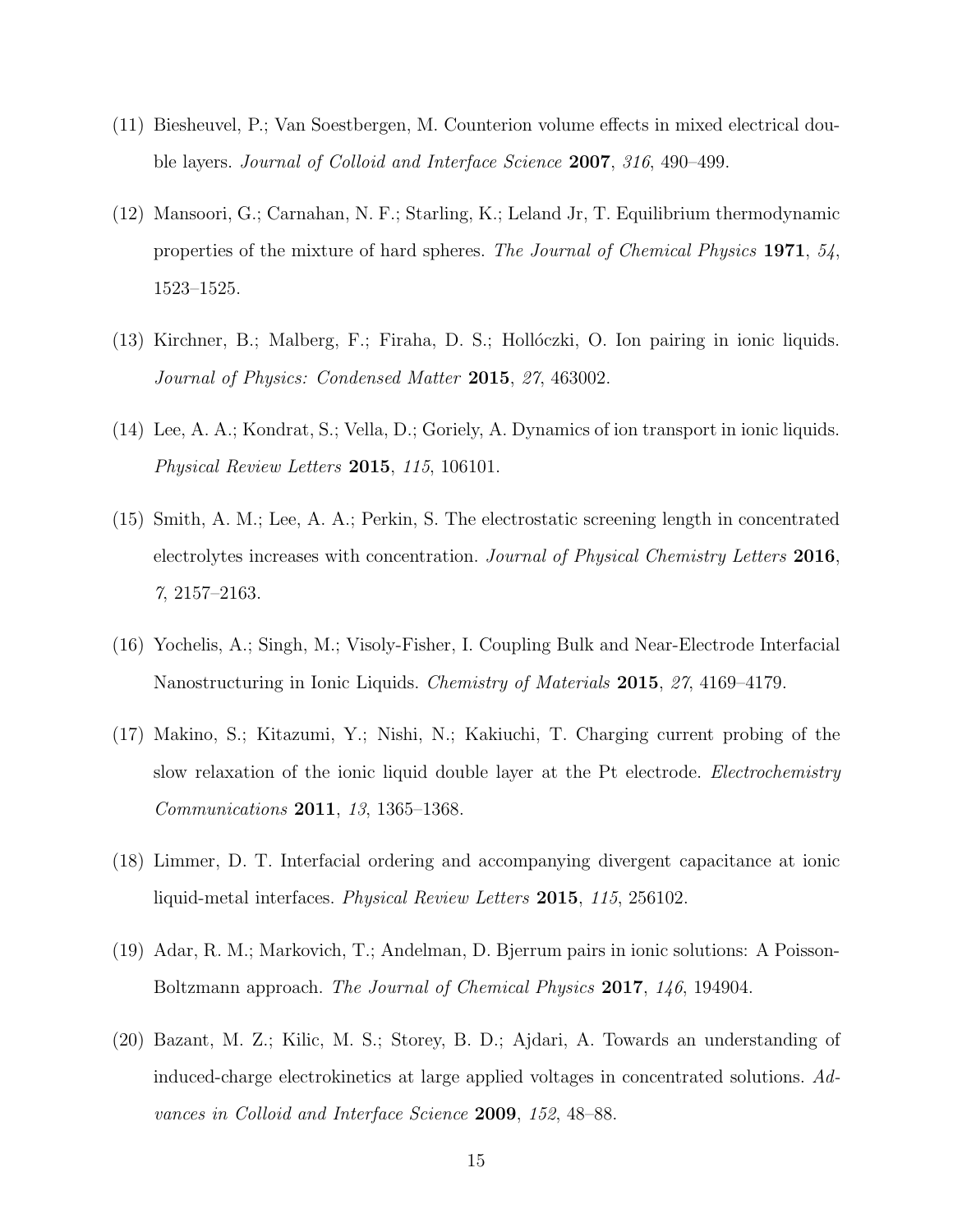- <span id="page-15-6"></span>(21) Iglič, A.; Drobne, D.; Kralj-Iglič, V. Nanostructures in Biological Systems: Theory and Applications; CRC Press, 2015.
- <span id="page-15-9"></span>(22) Lee, A.; Vella, D.; Perkin, S.; Goriely, A. Are Roomerature Ionic Liquids Dilute Electrolytes? J. Phys. Chem. Lett. 2015, 6, 159–163.
- <span id="page-15-10"></span>(23) Hayes, R.; Warr, G. G.; Atkin, R. Structure and nanostructure in ionic liquids. Chemical Reviews 2015, 115, 6357–6426.
- <span id="page-15-0"></span>(24) Goodwin, Z. A.; Kornyshev, A. A. Underscreening, overscreening and double-layer capacitance. Electrochemistry Communications 2017, 82, 129–133.
- <span id="page-15-1"></span>(25) Nernst, W. Die elektromotorische wirksamkeit der jonen. Zeitschrift für Physikalische Chemie 1889, 4, 129–181.
- <span id="page-15-2"></span>(26) Planck, M. Ueber die erregung von electricität und wärme in electrolyten. Annalen der Physik 1890, 275, 161–186.
- <span id="page-15-3"></span>(27) Bard, A. J.; Faulkner, Electrochemical Methods: Fundamentals and Applications, 2nd ed.; Wiley, New York, 2002.
- <span id="page-15-4"></span>(28) Bikerman, J. Structure and capacity of electrical double layer. Philos. Mag. 1942, 33 .
- <span id="page-15-5"></span>(29) Booth, F. The dielectric constant of water and the saturation effect. Journal of Chemical Physics **1951**, 19, 391-394.
- <span id="page-15-7"></span>(30) Varela, L. M.; Garcıa, M.; Mosquera, V. Exact mean-field theory of ionic solutions: non-Debye screening. Physics Reports 2003, 382, 1–111.
- <span id="page-15-8"></span>(31) Horng, T.-L.; Lin, T.-C.; Liu, C.; Eisenberg, B. PNP equations with steric effects: a model of ion flow through channels. Journal of Physical Chemistry B 2012, 116, 11422–11441.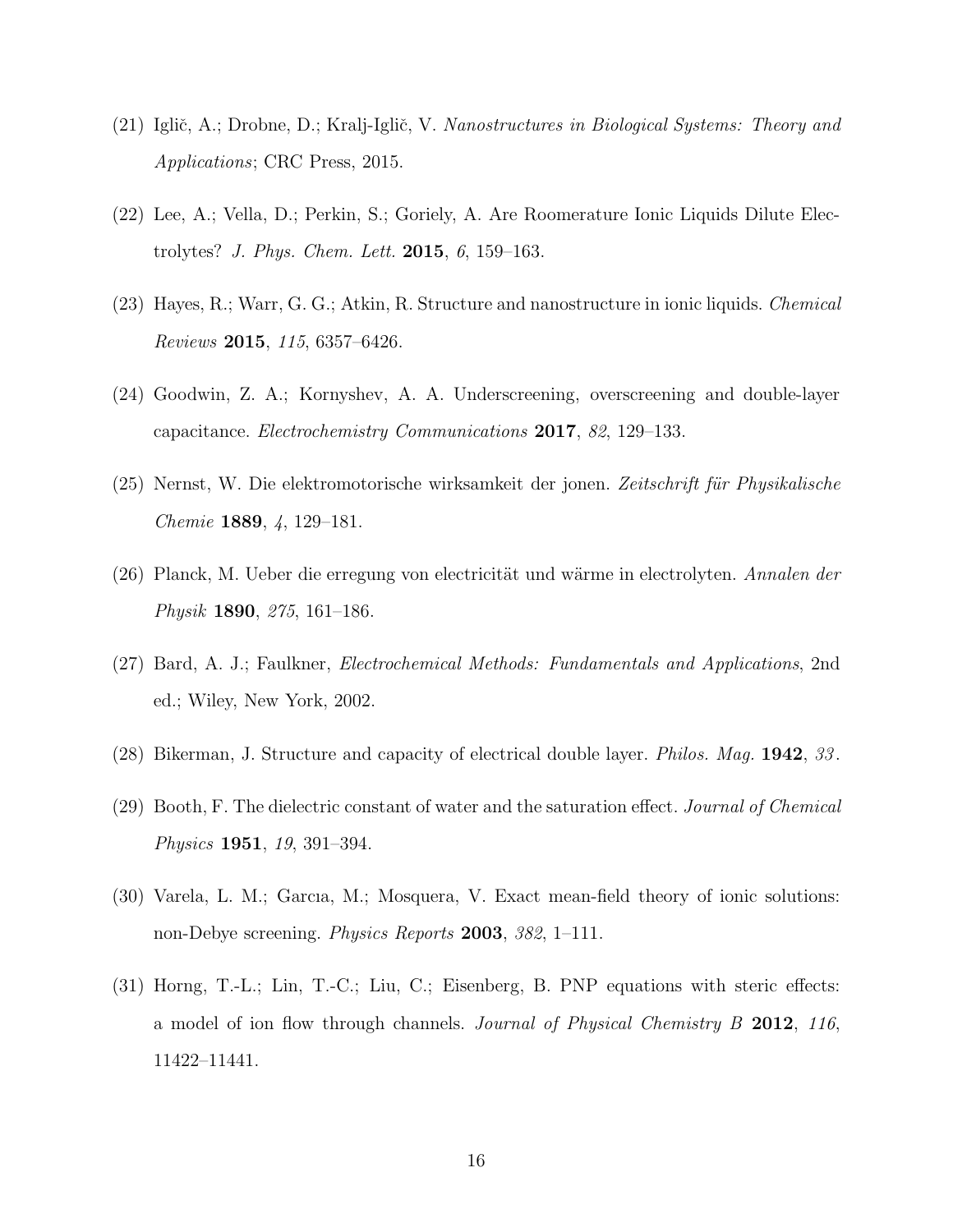- <span id="page-16-0"></span>(32) Camci, M.; Aydogan, P.; Ulgut, B.; Kocabas, C.; Suzer, S. XPS enables visualization of electrode potential screening in an ionic liquid medium with temporal-and lateralresolution. Physical Chemistry Chemical Physics 2016, 18, 28434–28440.
- <span id="page-16-1"></span>(33) Atkin, R.; Warr, G. The smallest amphiphiles: Nanostructure in protic roomtemperature ionic liquids with short alkyl groups. Journal of Physical Chemistry B 2008, 112, 4164–4166.
- (34) Celso, F. L.; Yoshida, Y.; Castiglione, F.; Ferro, M.; Mele, A.; Jafta, C.; Triolo, A.; Russina, O. Direct experimental observation of mesoscopic fluorous domains in fluorinated room temperature ionic liquids. Physical Chemistry Chemical Physics 2017, 19, 13101–13110.
- <span id="page-16-2"></span>(35) Pontoni, D.; Haddad, J.; Di Michiel, M.; Deutsch, M. Self-segregated nanostructure in room temperature ionic liquids. Soft Matter 2017, 13, 6947–6955.
- <span id="page-16-3"></span>(36) Smith, A. M.; Lee, A. A.; Perkin, S. Switching the structural force in ionic liquid-solvent mixtures by varying composition. *Physical Review Letters* 2017, 118, 096002.
- <span id="page-16-4"></span>(37) Gavish, N.; Yochelis, A. Theory of phase separation and polarization for pure ionic liquids. Journal of Physical Chemistry Letters 2016, 7, 1121–1126.
- <span id="page-16-5"></span>(38) Bier, S.; Gavish, N.; Uecker, H.; Yochelis, A. From bulk self-assembly to electrical diffuse layer in a continuum approach for ionic liquids: The impact of anion and cation size asymmetry. *Physical Review E* 2017, 95, 060201(R).
- <span id="page-16-7"></span>(39) Psaltis, S.; Farrell, T. W. Comparing charge transport predictions for a ternary electrolyte using the Maxwell–Stefan and Nernst–Planck equations. Journal of The Electrochemical Society 2011, 158, A33–A42.
- <span id="page-16-6"></span>(40) Lazaridis, K.; Wickham, L.; Voulgarakis, N. Fluctuating hydrodynamics for ionic liquids. Physics Letters A 2017, 381, 1431–1438.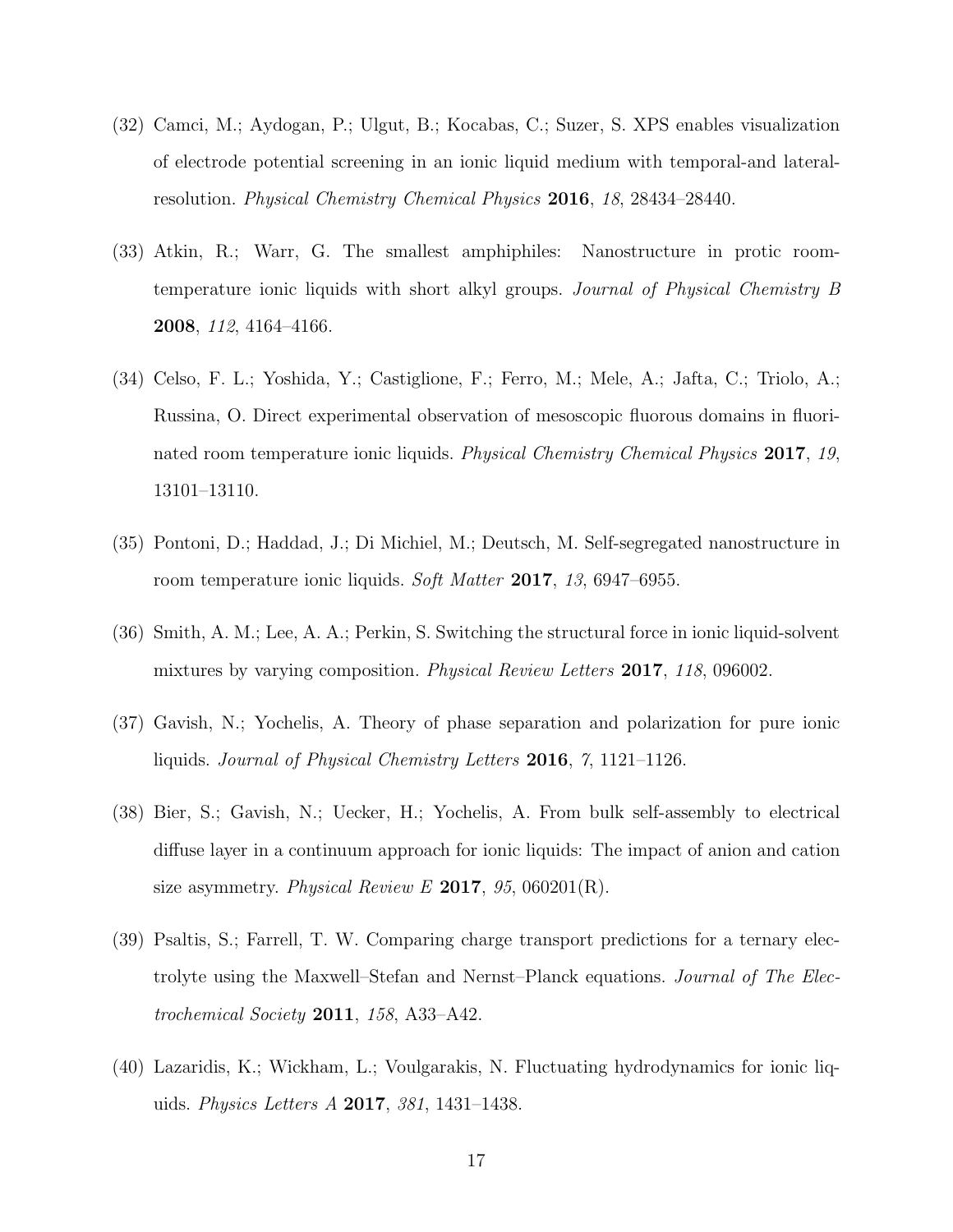- <span id="page-17-0"></span>(41) Gavish, N.; Versano, I.; Yochelis, A. Spatially localized self-assembly driven by electrically charged phase separation. SIAM Journal on Applied Dynamical Systems 2017, 16, 1946–1968.
- <span id="page-17-1"></span>(42) Santangelo, C. D. Computing counterion densities at intermediate coupling. Physical Review E 2006, 73, 041512.
- (43) Liu, J.-L.; Eisenberg, B. Correlated ions in a calcium channel model: a Poisson–Fermi theory. Journal of Physical Chemistry B 2013, 117, 12051–12058.
- <span id="page-17-7"></span>(44) Bazant, M. Z.; Storey, B. D.; Kornyshev, A. A. Double layer in ionic liquids: Overscreening versus crowding. *Phys. Rev. Lett.* **2011**, 106, 46102.
- <span id="page-17-2"></span>(45) Blossey, R.; Maggs, A. C.; Podgornik, R. Structural interactions in ionic liquids linked to higher-order Poisson-Boltzmann equations. Physical Review E 2017, 95, 060602(R).
- <span id="page-17-3"></span>(46) Gavish, N.; Promislow, K. On the structure of Generalized Poisson–Boltzmann equations. European Journal of Applied Mathematics 2016, 27, 667–685.
- <span id="page-17-4"></span>(47) Mezger, M.; Roth, R.; Schröder, H.; Reichert, P.; Pontoni, D.; Reichert, H. Solid-liquid interfaces of ionic liquid solutionsInterfacial layering and bulk correlations. Journal of Chemical Physics 2015, 142, 164707.
- <span id="page-17-8"></span>(48) Cui, T.; Lahiri, A.; Carstens, T.; Borisenko, N.; Pulletikurthi, G.; Kuhl, C.; Endres, F. Influence of Water on the Electrified Ionic Liquid/Solid Interface: A Direct Observation of the Transition from a Multilayered Structure to a Double-Layer Structure. Journal of Physical Chemistry C 2016, 120, 9341–9349.
- <span id="page-17-5"></span>(49) Maggs, A.; Podgornik, R. General theory of asymmetric steric interactions in electrostatic double layers. Soft Matter 2016, 12, 1219–1229.
- <span id="page-17-6"></span>(50) Gebbie, M.; Valtiner, M.; Banquy, X.; Henderson, W.; Israelachvili, J. Reply to Perkin et al.: Experimental observations demonstrate that ionic liquids form both bound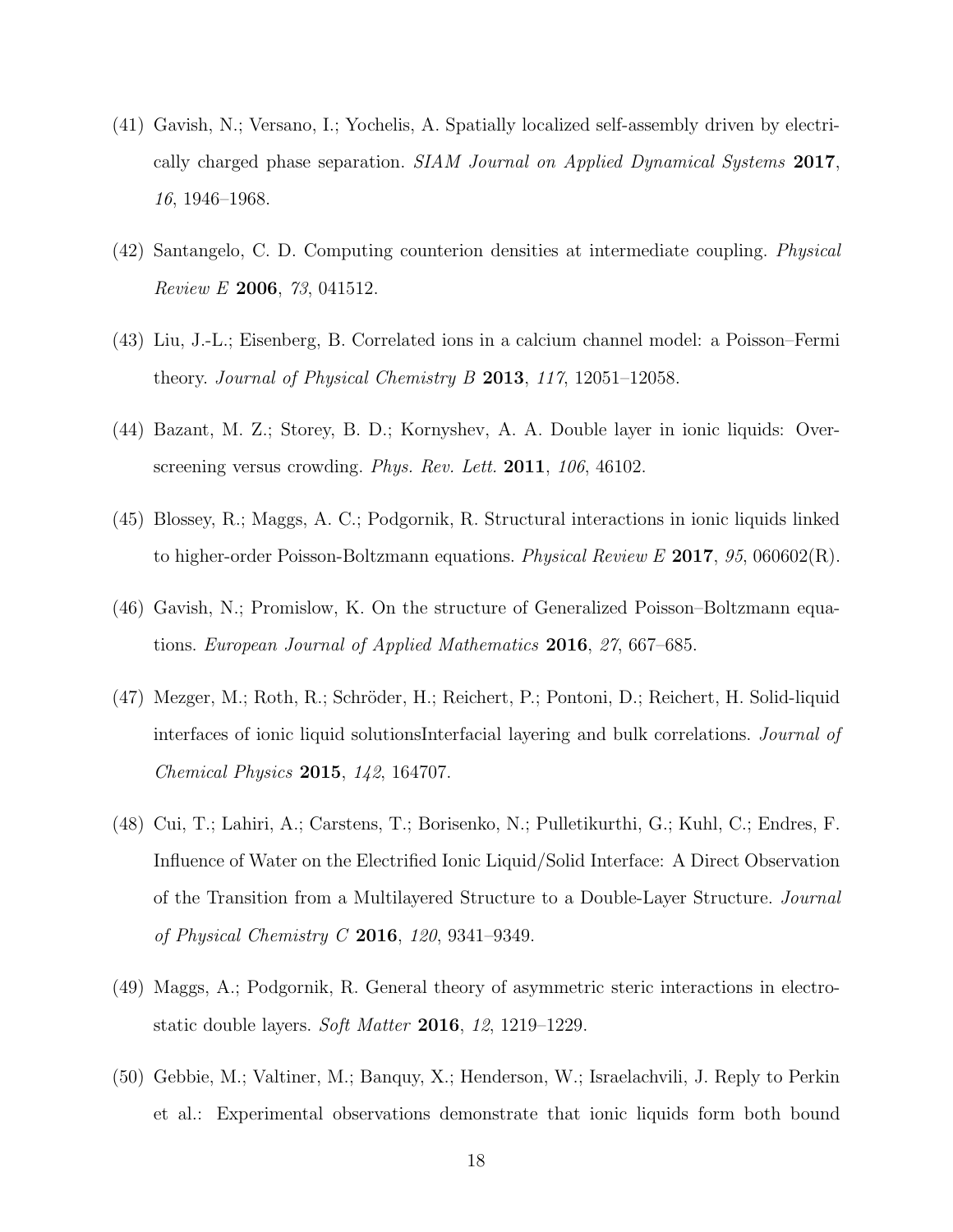(Stern) and diffuse electric double layers. Proceedings of the National Academy of Sciences of the United States of America 2013, 110, E4122.

- <span id="page-18-0"></span>(51) Yochelis, A. Transition from non-monotonic to monotonic electrical diffuse layers: Impact of confinement on ionic liquids. Physical Chemistry Chemical Physics 2014, 16, 2836–2841.
- <span id="page-18-1"></span>(52) Yochelis, A. Spatial structure of electrical diffuse layers in highly concentrated electrolytes: A modified poisson-nernst-planck approach. Journal of Physical Chemistry C 2014, 118, 5716–5724.
- <span id="page-18-2"></span>(53) Levin, Y. Electrostatic correlations: from plasma to biology. Reports on Progress in Physics 2002, 65, 1577.
- <span id="page-18-3"></span>(54) Buzzeo, M.; Evans, R.; Compton, R. Non-haloaluminate room-temperature ionic liquids in electrochemistry - A Review. ChemPhysChem 2004, 5, 1106–1120.
- <span id="page-18-4"></span>(55) Lee, A. A.; Perez-Martinez, C.; Smith, A. M.; Perkin, S. Scaling Analysis of the Screening Length in Concentrated Electrolytes. Phys. Rev. Lett. 2017, 119, 026002.
- <span id="page-18-5"></span>(56) Cross, M.; Hohenberg, P. Pattern formation outside of equilibrium. Reviews of Modern Physics 1993, 65, 851–1112.
- <span id="page-18-6"></span>(57) Attard, P. Electrolytes and the electric double layer. Advances in Chemical Physics 1996, 92, 1–160.
- <span id="page-18-7"></span>(58) Storey, B.; Bazant, M. Effects of electrostatic correlations on electrokinetic phenomena. Physical Review E 2012, 86, 056303.
- <span id="page-18-8"></span>(59) Ben-Yaakov, D.; Andelman, D.; Podgornik, R.; Harries, D. Ion-specific hydration effects: Extending the Poisson-Boltzmann theory. Current Opinion in Colloid & Interface Science **2011**, 16, 542–550.